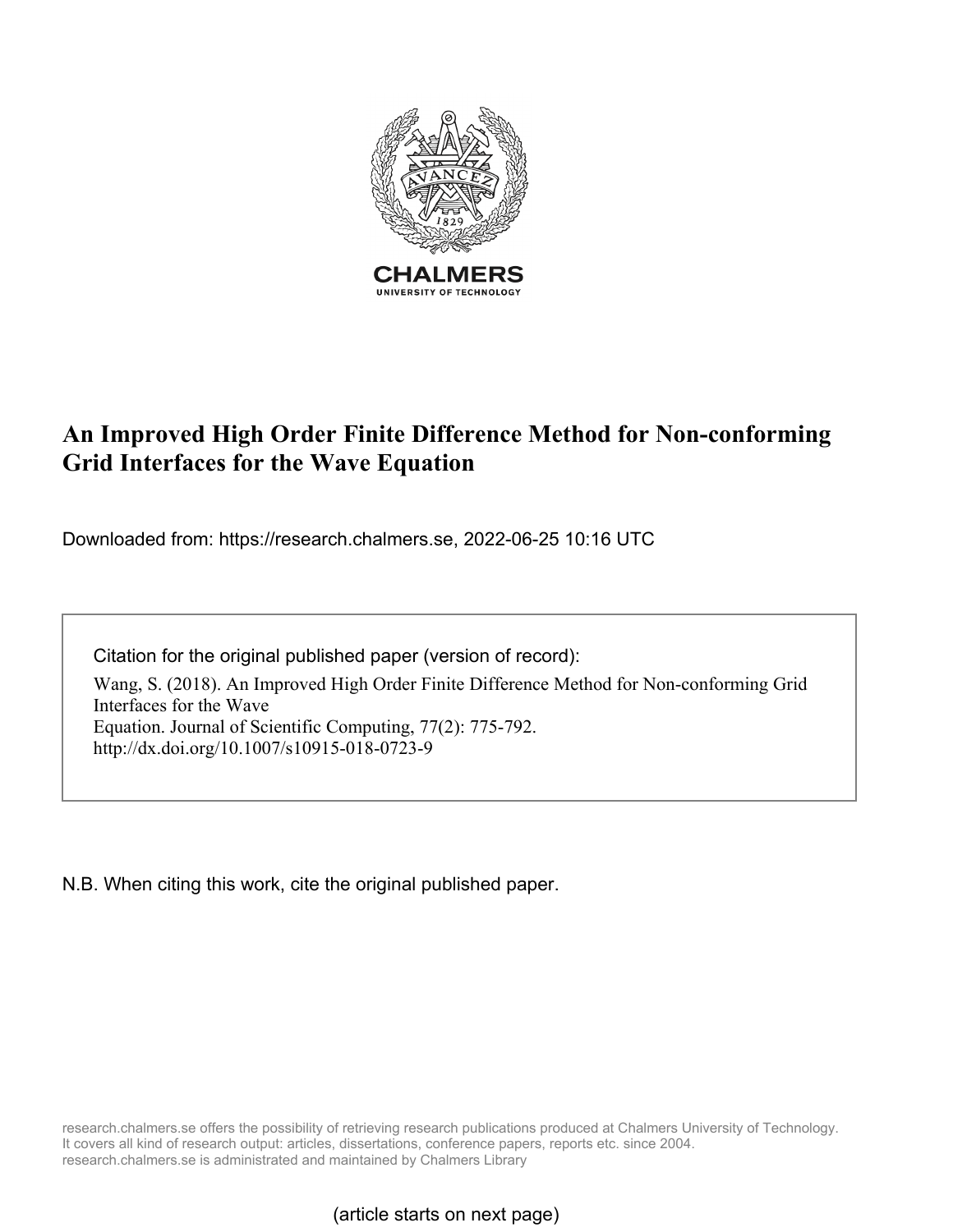

# **An Improved High Order Finite Difference Method for Non-conforming Grid Interfaces for the Wave Equation**

**Siyang Wang1**,**<sup>2</sup>**

Received: 7 February 2017 / Revised: 10 April 2018 / Accepted: 27 April 2018 / Published online: 9 May 2018 © The Author(s) 2018

**Abstract** This paper presents an extension of a recently developed high order finite difference method for the wave equation on a grid with non-conforming interfaces. The stability proof of the existing methods relies on the interpolation operators being *norm-contracting*, which is satisfied by the second and fourth order operators, but not by the sixth order operator. We construct new penalty terms to impose interface conditions such that the stability proof does not require the *norm-contracting* condition. As a consequence, the sixth order accurate scheme is also provably stable. Numerical experiments demonstrate the improved stability and accuracy property.

**Keywords** Second order wave equation · SBP-SAT finite difference · Non-conforming · Multi-block

**Mathematics Subject Classification** 65M06 · 65M12

# **1 Introduction**

Wave propagation can be modeled by hyperbolic partial differential equations (PDEs). When solving a hyperbolic PDE by a finite difference method, to achieve a certain accuracy a minimum number of grid points per wavelength is required. This number is smaller with a high order method than with a low order method, which makes high order finite difference methods more efficient to solve wave propagation problems on smooth domains, see the pioneering paper [\[17\]](#page-18-0) for first order hyperbolic PDEs, and the recent work [\[13](#page-18-1)] for second order hyperbolic PDEs.

 $\boxtimes$  Siyang Wang siyang.wang@chalmers.se

<sup>&</sup>lt;sup>1</sup> Department of Information Technology, Uppsala University, 752 37 Uppsala, Sweden

<sup>&</sup>lt;sup>2</sup> Present Address: Department of Mathematical Sciences, Chalmers University of Technology and University of Gothenburg, 412 96 Gothenburg, Sweden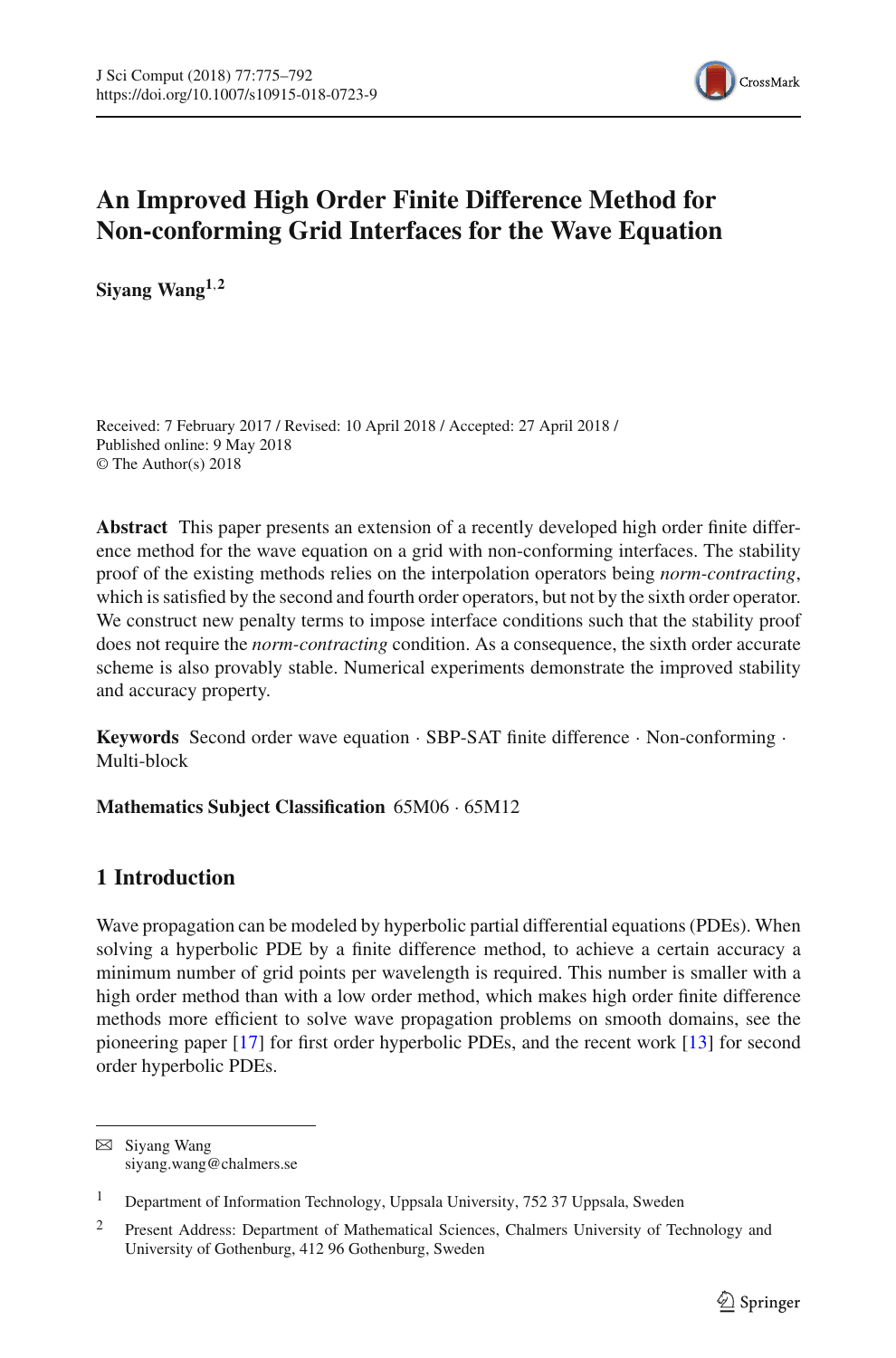On a uniform grid, high order central finite difference stencils are easily constructed by Taylor expansions [\[9\]](#page-17-0). Close to boundaries, one-sided stencils can be used. It is important that the boundary closure is accurate, and the numerical scheme is stable. One successful approach is to use a finite difference operator satisfying a summation-by-parts (SBP) property [\[19\]](#page-18-2). When an SBP operator acts on a grid function, it mimics the integration-by-parts principle in the continuous setting. An energy estimate can be obtained if boundary conditions are imposed appropriately, for example by using the simultaneous-approximation-term (SAT) method [\[4\]](#page-17-1) or ghost points [\[30\]](#page-18-3). A scheme satisfying an energy estimate is called energy stable [\[11](#page-18-4)[,12\]](#page-18-5).

Finite difference methods in the basic form can only be used on box-shaped domains. When complex geometry is present, the domain can be partitioned into blocks to resolve the geometrical feature. Each block has four sides and is mapped to a reference domain. If the corners of adjacent blocks meet, we say they are conforming blocks; otherwise they are non-conforming. In addition, a grid interface is conforming if no hanging nodes are present. When partitioning a domain, we can always make the blocks and interfaces conforming. However, in many situations it is desirable to use a more flexible strategy of partition that leads to non-conforming blocks and grid interfaces.

As an example, we consider a wave traveling in a heterogeneous medium with the wave speed varying in space. The wavelength is proportional to the wave speed for a given frequency. For accuracy the grid spacing is determined by the shortest wavelength. If a uniform grid is used in the entire computational domain, then the grid spacing must be small enough to resolve the shortest wavelength, resulting in an unnecessarily fine grid elsewhere. It is then more efficient to construct a grid according to the wavelength in each block, which leads to non-conforming interfaces with hanging nodes.

If only conforming blocks are used, the domain partitioning may end up with many blocks of small size. To use a high order finite difference method, a minimum number of grid points is required in each block due to the stencil width. This then results in unnecessarily many grid points in the small blocks, and consequently a suboptimal performance of the numerical scheme. In such a situation, non-conforming blocks are more appropriate.

In an SBP finite difference method, interface conditions can also be imposed by the SAT method [\[5](#page-17-2),[6](#page-17-3)] or ghost points [\[29\]](#page-18-6). In the SBP-SAT framework, wave propagation in a heterogeneous medium with complex geometry is considered in [\[34](#page-18-7)]. A stable and accurate multi-block finite difference method with conforming grid interfaces and blocks is presented. The focus in [\[37](#page-18-8)] is the numerical treatment of non-conforming interfaces and blocks by using SBP-preserving interpolation operators [\[16](#page-18-9)[,22\]](#page-18-10). Energy stability is proved with an assumption that the interpolation operators are *norm-contracting*. In the same paper [\[37\]](#page-18-8) , it is verified that not all interpolation operators satisfy this assumption, and instability occurs when the sixth order method is used on a domain with non-conforming, curved interfaces.

In this paper, we construct new penalty terms in the SBP-SAT finite difference framework for the numerical interface treatment. The resulting scheme is energy stable even when the interpolation operators are not *norm-contracting*. This extends the provably stable scheme from fourth order accuracy [\[37](#page-18-8)] to sixth order accuracy. The technique can be potentially used to construct even higher order schemes, provided that the corresponding SBP operators exist. Another contribution of this paper is the numerical treatment of non-conforming blocks and interfaces on curvilinear grids, where as in [\[37](#page-18-8)] such a case is studied on Cartesian grids. We also conduct numerical experiments to verify that the new sixth order scheme is stable with non-conforming, curved interfaces.

The paper is organized as follows. In Sect. [2,](#page-3-0) we introduce the SBP-SAT finite difference method. In Sect. [3,](#page-5-0) we consider the wave equation on a Cartesian grid and present the new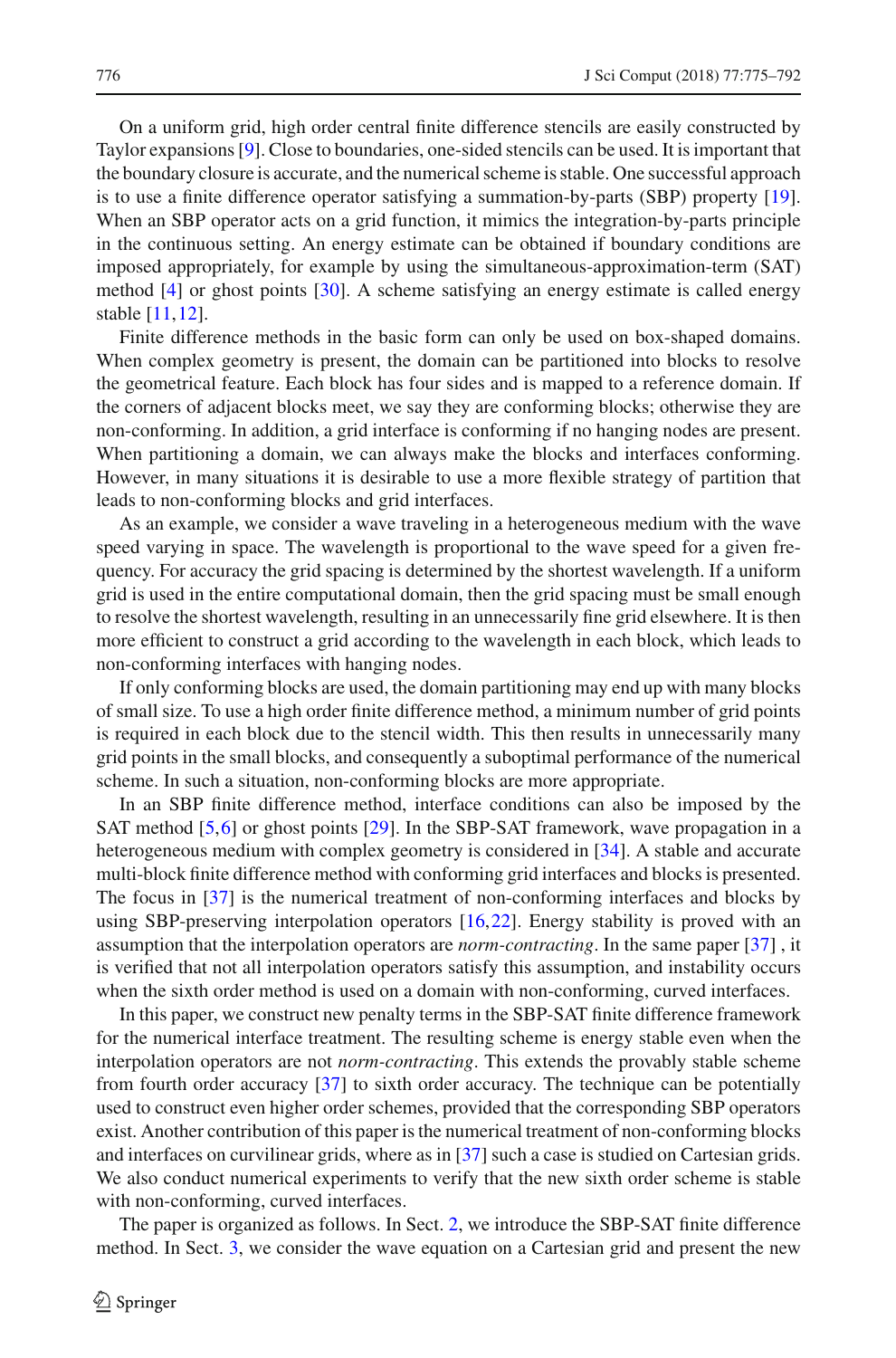penalty terms for numerical interface treatments. Stability is proved by the energy method. We then generalize the scheme to non-conforming blocks and grid interfaces on curvilinear grids in Sect. [4.](#page-8-0) Numerical experiments are presented in Sect. [5](#page-11-0) to verify the stability and accuracy property of the developed scheme. We draw conclusion in Sect. [6.](#page-14-0)

## <span id="page-3-0"></span>**2 SBP-SAT Finite Difference Methods**

Finite difference operators satisfying an SBP property have been widely used to discretize time dependent PDEs. An SBP operator has central finite difference stencils in the interior, and special one-sided stencils at a few grid points near boundaries. The boundary stencils are chosen so that the operator satisfies a summation-by-parts property, which is the discrete counterpart of the integration-by-parts principle. With the SAT method imposing boundary and interface conditions, the SBP-SAT finite difference method possesses a great advantage: it is possible to prove energy stability for high order accurate schemes for initial-boundaryvalue problems.

To introduce the SBP-SAT finite difference method, we consider the one dimensional domain [0, 1] discretized by the grid points  $x_j = jh$ ,  $j = 0, 1, \ldots, N$  with a constant grid spacing  $h = 1/N$ . We use the capital letter, for example, U, to denote a smooth function in  $[0, 1]$ , and the corresponding small letter,  $u$ , to denote its values on the grid  $u = [U(x_0), U(x_1), \ldots, U(x_N)]^T$ .

#### **2.1 Definitions of SBP Operators**

The SBP concept and the first derivative SBP operator  $D_1 \approx \partial/\partial x$  are introduced in [\[19\]](#page-18-2), and later refined in [\[32](#page-18-11)]. Formally it is defined as follows.

**Definition 1** A difference operator  $D_1 = H^{-1}Q$  approximating  $\partial/\partial x$  is a diagonal norm first derivative SBP operator if *H* is diagonal positive definite and  $Q + Q^T =$  $diag(-1, 0, \ldots, 0, 1).$ 

The operator *H* defines the SBP norm, and leads to the identity

<span id="page-3-3"></span>
$$
u^T H D_1 v = -(D_1 u)^T H v - u_0 v_0 + u_N v_N,
$$
\n(1)

which is the discrete analogue of the integration-by-parts formula

$$
\int_0^1 UV_x dx = -\int_0^1 U_x V dx - U(0)V(0) + U(1)V(1),
$$

since the norm  $H$  is also a quadrature [\[7](#page-17-4)[,14](#page-18-12)].

For the second derivative, we distinguish between a constant coefficient operator  $D_2 \approx$  $\partial^2/\partial x^2$  and a variable coefficient operator  $D_2^{(b)} \approx \partial/\partial x (b(x)\partial/\partial x)$  with a known function  $b(x) > 0.$ 

<span id="page-3-1"></span>**Definition 2** A difference operator  $D_2 = H^{-1}(-M + BS)$  approximating  $\partial^2/\partial x^2$  is a diagonal norm second derivative SBP operator if *H* is diagonal positive definite, *M* is symmetric positive semi-definite,  $B = \text{diag}(-1, 0, \ldots, 0, 1)$ , and the first and last row of *S* approximate ∂/∂*x* at the two boundaries, respectively.

<span id="page-3-2"></span>Such an operator is constructed in [\[25\]](#page-18-13). It is later found in [\[3](#page-17-5)[,23\]](#page-18-14) that the operator *M* in  $D_2$ satisfies the following property.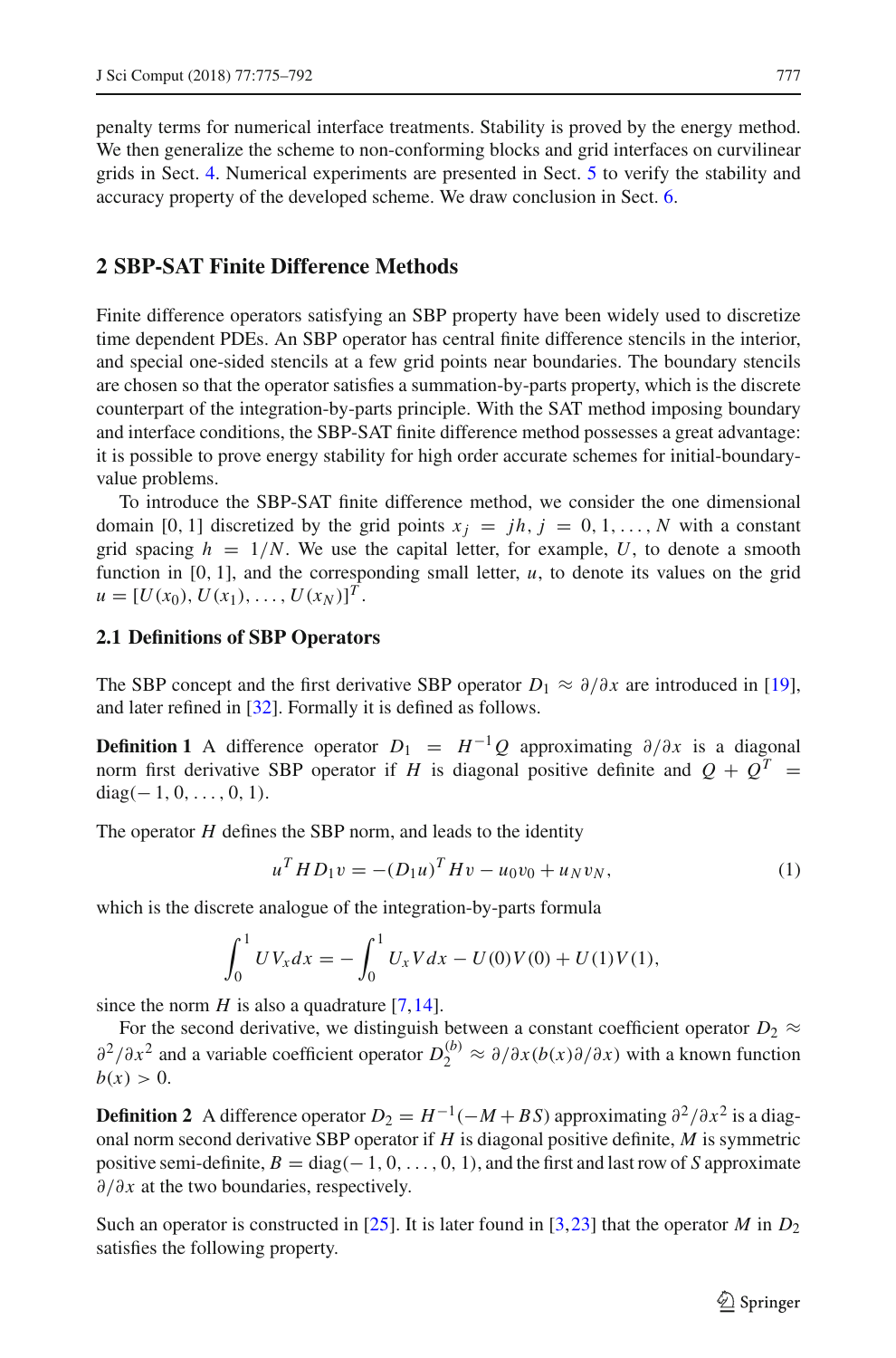**Lemma 1** *The symmetric positive semi-definite operator M can be written as*

<span id="page-4-1"></span>
$$
M = \widetilde{M} + h\theta (BS)^T BS,
$$

*where*  $\widetilde{M}$  *is also symmetric positive semi-definite,*  $\theta > 0$  *is a constant independent of h, B and S are the same as in Definition* [2](#page-3-1)*.*

Lemma [1](#page-3-2) is often referred to as the *borrowing trick*, as we can *borrow* from the positive semi-definite operator *M* a small, mesh dependent amount, with the resulting operator  $\tilde{M}$ still positive semi-definite. This property is essential for energy stability of problems with interfaces or Dirichlet boundary conditions.

For the variable coefficient case we have correspondingly

**Definition 3** A difference operatolr  $D_2^{(b)} = H^{-1}(-M^{(b)} + B^{(b)}S)$  approximating  $\partial/\partial x(b(x))$ ∂/∂*x*) is a diagonal norm second derivative variable coefficient SBP operator if *H* is diagonal positive definite,  $M^{(b)}$  is symmetric positive semi-definite,  $B^{(b)} = \text{diag}(-b(x_0), 0, \ldots, 0, b)$ (*xN* )), and the first and last row of *S* approximate ∂/∂*x* at the two boundaries, respectively.

<span id="page-4-0"></span>Such an operator is constructed in [\[22\]](#page-18-10), and the operator  $M^{(b)}$  has the following two important properties [\[34](#page-18-7)].

**Lemma 2** *The symmetric positive semi-definite operator M*(*b*) *can be written as*

$$
M^{(b)} = \widetilde{M}^{(b)} + h\sigma b_m (BS)^T BS,
$$

*where*  $\widetilde{M}$  *is also symmetric positive semi-definite,*  $\sigma > 0$  *is a constant independent of h, B and S are the same as in Definition* [2](#page-3-1)*, and*

 $b_m = \min(b(x_0), b(x_1), \ldots, b(x_l), b(x_N), b(x_{N-1}), \ldots, b(x_{N-1}))$ 

*with a constant l independent of h.*

Lemma [2](#page-4-0) for the variable coefficient SBP operators is an analogue of Lemma [1](#page-3-2) for the constant coefficient case. We note that  $b_m$  is the smallest value of the variable coefficient  $b(x)$  on the first and last *l* grid points. The smaller  $b_m$  is, the less we can *borrow* from  $M^{(b)}$ .

# <span id="page-4-2"></span>**Lemma 3** *The SBP operator*  $D_2^{(b)}$  *is compatible with*  $D_1$  *if*  $M^{(b)}$  *can be written as*  $M^{(b)} = D_1^T B^{(b)} H D_1 + R^{(b)},$

*where*  $R^{(b)}$  *is symmetric positive semi-definite, and*  $B^{(b)}$  *is the same as in Definition* [3](#page-4-1)*.* 

Lemma [3](#page-4-2) is essential for energy stability when mixed derivatives are present in the equation, for example the wave equation on curvilinear grids and the elastic wave equation.

The definitions and precise forms of the above operators can be found in [\[19](#page-18-2)[,21,](#page-18-15)[22](#page-18-10)[,25](#page-18-13)[,32\]](#page-18-11). These operators have the minimal interior stencil width. In addition, they have the same associated norm *H* for a given accuracy order. In the stability analysis, we only consider numerical treatment of interface conditions. As a consequence, the operator *B* in the preceding lemmas only has one nonzero element, corresponding to the terms on the interface.

The interior stencil of an SBP operator is the standard central finite difference stencil with truncation error  $O(h^{2p})$ . On a few grid points near boundaries, special one-sided stencils are used to fulfill the SBP requirement with a larger truncation error  $\mathcal{O}(h^p)$ . Operators  $D_1$ and  $D_2$  with  $p = 1, 2, 3, 4$  are constructed in  $[19, 32]$  $[19, 32]$  and  $[25]$ , respectively. The variable coefficient operators  $D_2^{(b)}$  with  $p = 1, 2, 3$  are constructed in [\[21](#page-18-15)].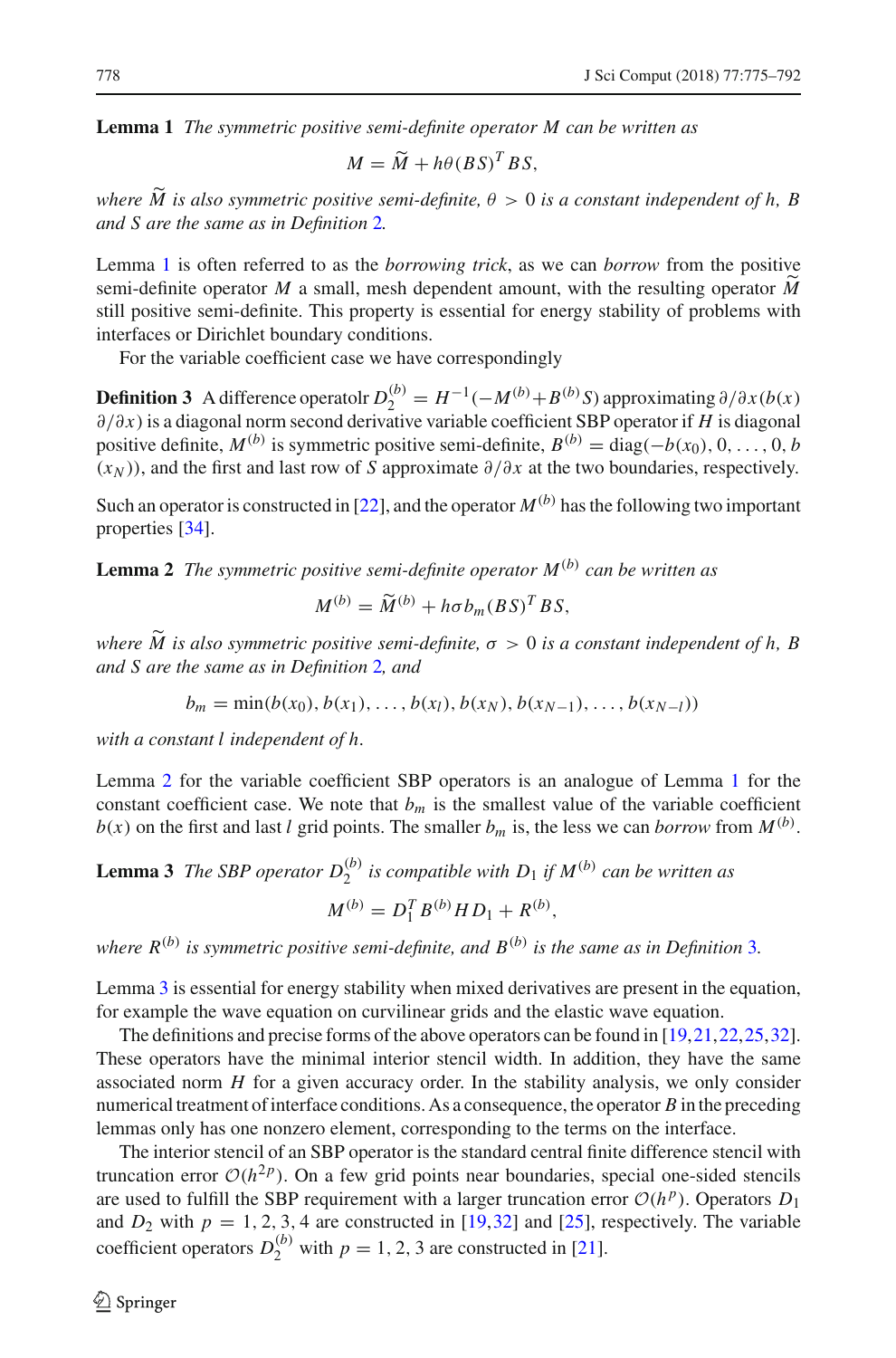In this paper, we call the above SBP operators  $2p^{th}$  order accurate. When using in a numerical scheme, we also call the scheme  $2p^{th} order accurate$ , even though the truncation error of the numerical scheme may not be  $O(h^{2p})$  or  $O(h^{p})$ . In the discussion of accuracy, we make the truncation error of the scheme precise.

#### **2.2 The SAT Method**

An SBP operator only approximates a certain derivative, but does not impose any boundary condition. The boundary conditions must be imposed carefully so that an energy estimate can be obtained to ensure stability. This can be done by for example the SAT method [\[4\]](#page-17-1), the projection method [\[26](#page-18-16)[–28\]](#page-18-17) and the ghost points method [\[29\]](#page-18-6). In this paper, we choose the SAT method to impose both boundary and interface conditions, since in many cases it is easy to derive an energy estimate. The key ingredient of the SAT method is to add penalty terms to the semi-discretized equation and choose penalty parameters so that an energy estimate is obtained. This technique bears a similarity to the Nitsche's finite element method [\[31\]](#page-18-18), and the discontinuous Galerkin method [\[2](#page-17-6)[,10](#page-17-7)]. Detailed discussions of the SBP-SAT finite difference methods can be found in [\[8](#page-17-8)[,33\]](#page-18-19).

## <span id="page-5-0"></span>**3 The Wave Equation on a Cartesian Grid**

We start by considering the wave equation in two space dimensions in a composite domain  $\Omega = [0, 1]^2$  with an interface  $\Gamma$  at  $x = 0.5$ . The left and right domain are denoted by  $\Omega_u$  and  $\Omega_v$ , respectively, and the equations are

<span id="page-5-1"></span>
$$
U_{tt} = U_{xx} + U_{yy}, \ (x, y) \in \Omega_u,\tag{2}
$$

$$
V_{tt} = V_{xx} + V_{yy}, \ (x, y) \in \Omega_v. \tag{3}
$$

At the interface the physical conditions are

<span id="page-5-2"></span>
$$
U(0.5, y, t) = V(0.5, y, t), \ U_x(0.5, y, t) = V_x(0.5, y, t). \tag{4}
$$

For a wellposed problem, suitable boundary conditions must be imposed at the boundaries. As the focus in this paper is the numerical treatment of interface coupling, we exclude discussions on boundary conditions and the corresponding numerical techniques. We refer to [\[18\]](#page-18-20) for physical boundary conditions, and [\[24](#page-18-21)] for the numerical techniques.

To solve  $(2)$ – $(4)$ , we start by generating a Cartesian grid in each domain independently with  $n_{ux} \times n_{uv}$  grid points in  $\Omega_u$  and  $n_{vx} \times n_{vv}$  grid points in  $\Omega_v$ . We are particularly interested in a non-conforming interface when  $n_{uy} \neq n_{vy}$ . In this case, the solutions on the interface must be interpolated. We denote  $I_{u2v}$  and  $I_{v2u}$  interpolation operators that interpolate the solution from  $\Omega_u$  to  $\Omega_v$ , and from  $\Omega_v$  to  $\Omega_u$ , respectively. In the SBP-SAT finite difference framework, these operators must satisfy certain conditions so that the scheme could be energy stable.

**Definition 4** Let  $H_u$  and  $H_v$  denote the SBP norms on the interface for the grid in  $\Omega_u$  and  $\Omega_v$ , respectively. The interpolation operators  $I_{u2v}$  and  $I_{v2u}$  are *norm-compatible* if

<span id="page-5-3"></span>
$$
H_u I_{v2u} = (H_v I_{u2v})^T.
$$
\n(5)

In [\[37\]](#page-18-8), it is also defined that the interpolation operators are *norm-contracting* if the two operators

$$
H_u(I_u - I_{v2u}I_{u2v})
$$
 and  $H_v(I_v - I_{u2v}I_{v2u})$ 

are symmetric positive semi-definite, where  $I_u$  and  $I_v$  are identity operators.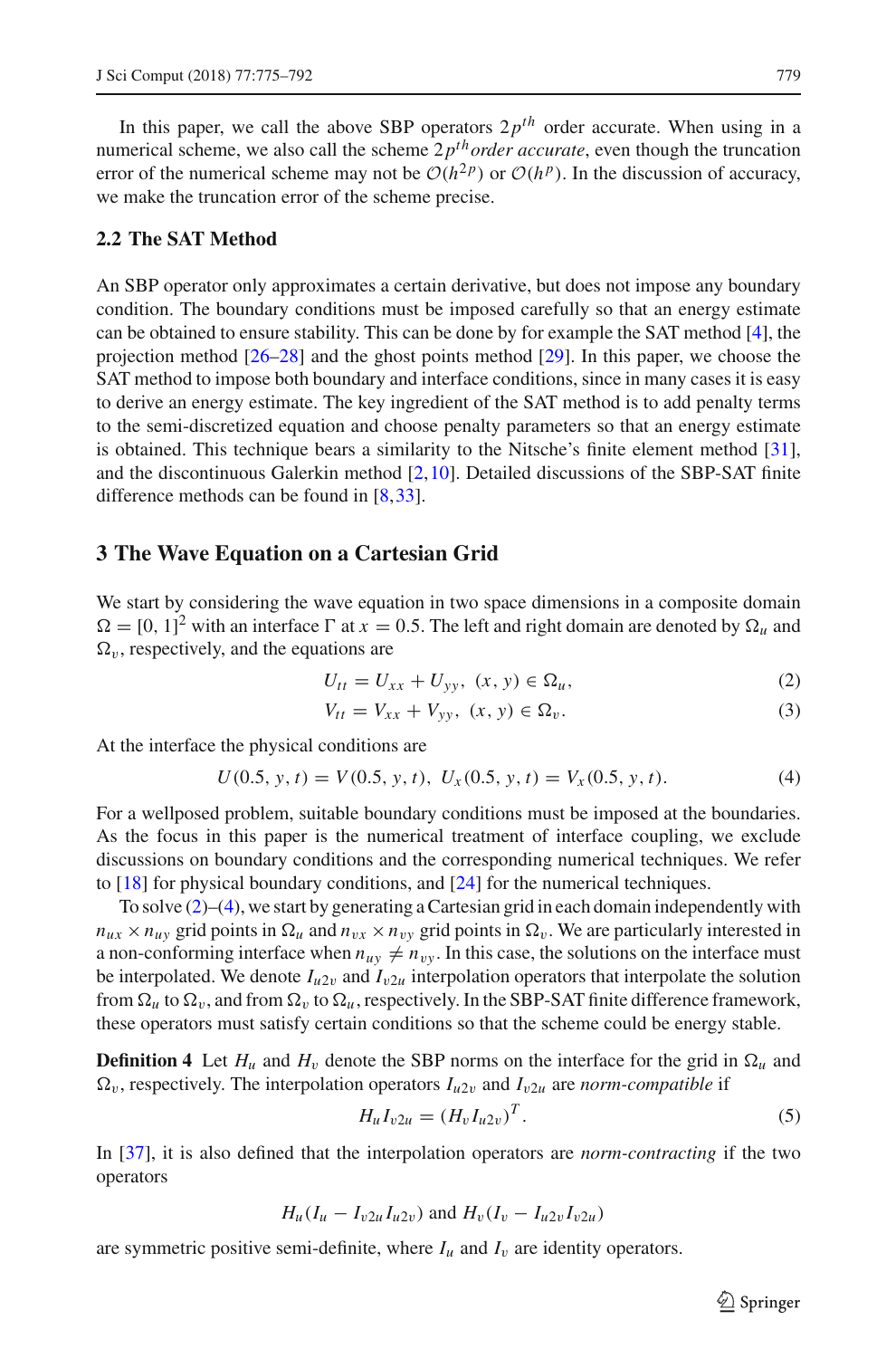Norm-compatible interpolation operators are first constructed in [\[22](#page-18-10)] for the case of a 1:2 mesh refinement ratio, and are extended to an arbitrary ratio in [\[16\]](#page-18-9). The accuracy property of these interpolation operators has a similar fashion as the corresponding SBP operators. More precisely, the interpolation error is  $O(h^{2p})$  in the interior of the interface, and  $O(h^{p})$ on a few grid points near the edge of the interface. Therefore, the interpolation is exact only for polynomials of order up to  $p - 1$ . In [\[20\]](#page-18-22), it is proved that it is not possible to construct norm-compatible interpolation operators  $I_{u2v}$  and  $I_{v2u}$  such that both interpolate polynomials of order *p* or higher.

A stable SBP-SAT finite difference method for solving [\(2\)](#page-5-1)–[\(4\)](#page-5-2) is presented in [\[37\]](#page-18-8). Energy stability is proved by assuming the interpolation operators are *norm-compatible* and *normcontracting*. While the *norm-compatible* condition can be constrained when constructing the operators, it is not easy to take into account the *norm-contracting* condition. In fact, the interpolation operators with higher than fourth order accuracy in [\[16,](#page-18-9)[22](#page-18-10)] are not *normcontracting*.

Below we present a new way of imposing the interface conditions [\(4\)](#page-5-2) with the advantage that an energy estimate is obtained without requiring the interpolation operators to be *normcontracting*. For cleaner notations, terms imposing boundary conditions are omitted.

Equation  $(2)$ – $(4)$  are discretized in space as

<span id="page-6-4"></span>
$$
u_{tt} = D_u u + SAT_{u1} + SAT_{u2} + SAT_{u3} + SAT_{\partial u}, \qquad (6)
$$

<span id="page-6-5"></span><span id="page-6-3"></span><span id="page-6-2"></span><span id="page-6-0"></span>
$$
v_{tt} = D_v v + SAT_{v1} + SAT_{v2} + SAT_{v3} + SAT_{\partial v}, \qquad (7)
$$

where

$$
SAT_{u1} = \frac{1}{2} H_{ux}^{-1} S_{ux}^T (E_{ux}u - (E_{uv} \otimes I_{v2u})v),
$$
 (8a)

$$
SAT_{u2} = -\frac{\tau}{2} H_{ux}^{-1} (E_{ux}u - (E_{uv} \otimes I_{v2u})v),
$$
 (8b)

$$
SAT_{u3} = -\frac{\tau}{2} H_{ux}^{-1}((E_{ux} \otimes (I_{v2u}I_{u2v}))u - (E_{uv} \otimes I_{v2u})v),
$$
 (8c)

<span id="page-6-1"></span>
$$
SAT_{\partial u} = -\frac{1}{2} H_{ux}^{-1} (E_{ux} S_{ux} u - (E_{uv} \otimes I_{v2u}) S_{vx} v), \tag{8d}
$$

and

$$
SAT_{v1} = -\frac{1}{2} H_{vx}^{-1} S_{vx}^T (E_{vx}v - (E_{vu} \otimes I_{u2v})u), \qquad (9a)
$$

$$
SAT_{v2} = -\frac{\tau}{2} H_{vx}^{-1} (E_{vx}v - (E_{vu} \otimes I_{u2v})u), \qquad (9b)
$$

$$
SAT_{v3} = -\frac{\tau}{2} H_{vx}^{-1}((E_{vx} \otimes (I_{u2v}I_{v2u}))v - (E_{vu} \otimes I_{u2v})u), \tag{9c}
$$

$$
SAT_{\partial v} = \frac{1}{2} H_{vx}^{-1} (E_{vx} S_{vx} v - (E_{vu} \otimes I_{u2v}) S_{ux} u).
$$
 (9d)

The numerical solution vectors *u* and v approximate the true solution *U* and *V*, respectively. The solution vectors are arranged column-wise, i.e. the first few elements of  $u$  and  $v$  correspond to the solutions on the left boundary of  $\Omega_u$  and  $\Omega_v$ , respectively. Most operators in two space dimensions can be extended from the corresponding one dimensional operators by using a Kronecker product ⊗. Such two dimensional operators are denoted by bold letters, with the subscript indicating the spatial direction and the grid function that the operator is associated to. For example, the operator  $H^{-1}_{ux}$  equals to  $H^{-1}_{ux} \otimes I_{uy}$ , where  $H^{-1}_{ux}$  is the inverse of the SBP norm in the *x*-direction acting on  $u$ , and  $I_{uv}$  is an identity operator. The operator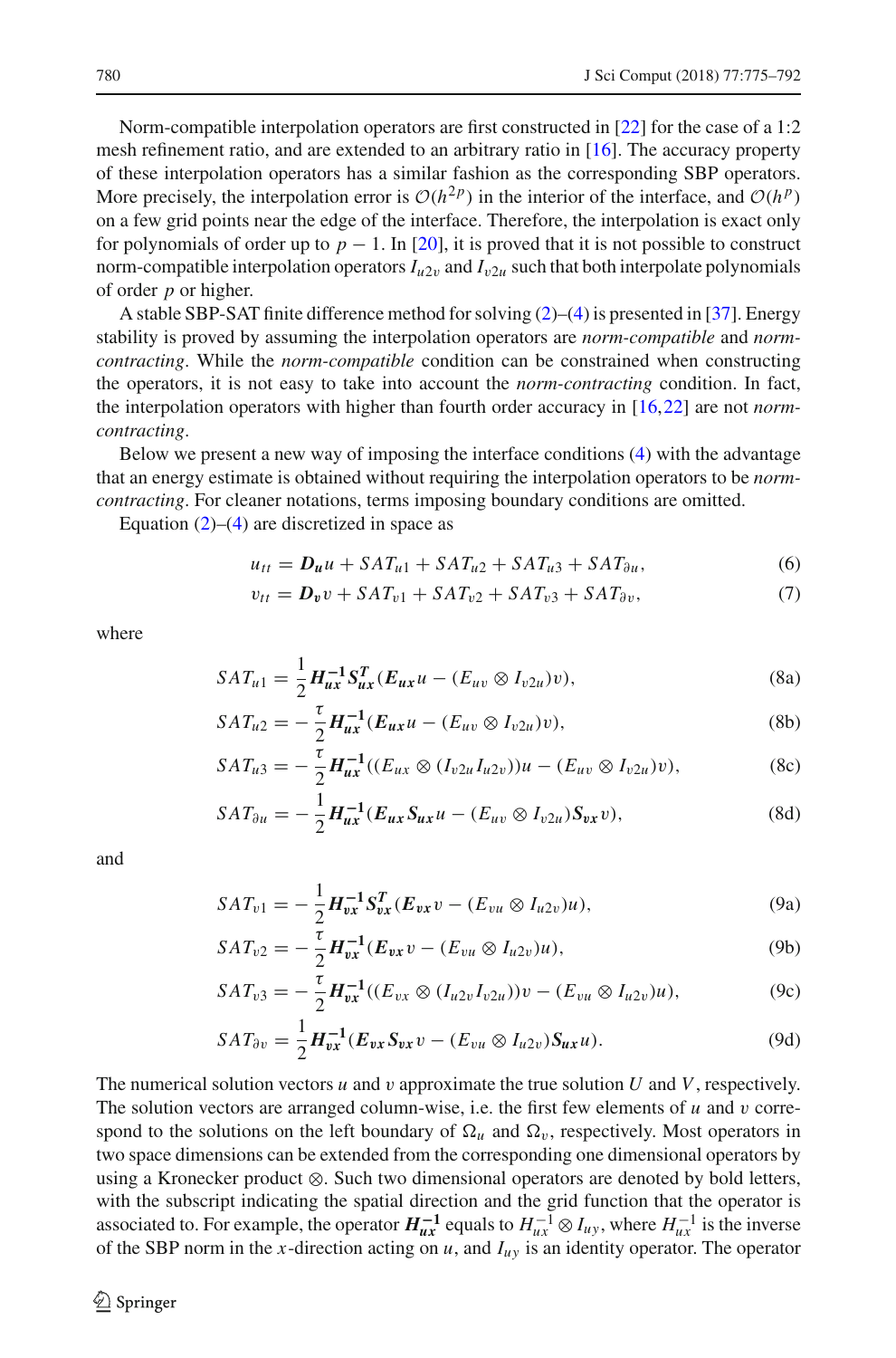*E* extracts the numerical solution at the interface.  $D_{\mu}u$  and  $D_{\nu}v$  are SBP approximations of  $U_{xx} + U_{yy}$  and  $V_{xx} + V_{yy}$ , respectively.

We compare the above scheme with the ones described in [\[34](#page-18-7)[,37](#page-18-8)] by discussing the penalty terms [\(8a\)](#page-6-0)-[\(8d\)](#page-6-1). A term like  $E_{ux}$ *u* used in [\[34](#page-18-7)[,37\]](#page-18-8) is broken into two parts:  $1/2E_{ux}$ *u* in [\(8b\)](#page-6-2) and  $1/2E_{ux} \otimes I_{v2u}I_{u2v}u$  in [\(8c\)](#page-6-3). Note the relation between them:  $E_{ux} \otimes I_{v2u}I_{u2v}u$  is just  $E_{ux}$ *u* interpolated to the grid on the interface of  $\Omega_v$ , then interpolated back to the grid of  $\Omega_u$ . Since the interpolation is not exact,  $E_{ux} \otimes I_{v2u} I_{u2v}$  differs from  $E_{ux}u$  by the truncation error of the interpolation operators. It is this change in penalty terms that makes the scheme stable without requiring the interpolation operators to be *norm-contracting*. We summarize the stability result in the following theorem.

**Theorem 1** *With norm-compatible interpolation operators, the semi-discretization* [\(6\)](#page-6-4)*-*[\(7\)](#page-6-5) *is stable for any* τ *such that*

<span id="page-7-0"></span>
$$
\tau \ge \max\left(\frac{1}{2\theta h_{ux}}, \frac{1}{2\theta h_{vx}}\right),\tag{10}
$$

*where*  $\theta$  *is the constant in Lemma* [1](#page-3-2), and  $h_{ux}$  *and*  $h_{vx}$  *are the mesh size in the x-direction in*  $\Omega_u$  *and*  $\Omega_v$ *, respectively.* 

*Proof* We prove stability by the energy method. Multiplying from the left of [\(6\)](#page-6-4) by  $u_t^T(H_{ux} \otimes$  $H_{uy}$ ) and [\(7\)](#page-6-5) by  $v_t^T$  ( $H_{vx} \otimes H_{vy}$ ), we obtain

$$
u_t^T (H_{ux} \otimes H_{uy})u_{tt} + v_t^T (H_{vx} \otimes H_{vy})v_{tt}
$$
  
\n
$$
= u_t^T (H_{ux} \otimes H_{uy})D_u u + v_t^T (H_{vx} \otimes H_{vy})D_v v
$$
  
\n
$$
+ \frac{1}{2} u_t^T H_{uy} S_{ux}^T (E_{ux} u - (E_{uv} \otimes I_{v2u})v)
$$
  
\n
$$
- \frac{\tau}{2} u_t^T H_{uy} (E_{ux} u - (E_{uv} \otimes I_{v2u})v)
$$
  
\n
$$
- \frac{\tau}{2} u_t^T H_{uy} ((E_{ux} \otimes (I_{v2u} I_{u2v}))u - (E_{uv} \otimes I_{v2u})v)
$$
  
\n
$$
- \frac{1}{2} u_t^T H_{uy} (E_{ux} S_{ux} u - (E_{uv} \otimes I_{v2u}) S_{vx} v)
$$
  
\n
$$
- \frac{1}{2} v_t^T H_{vy} S_{vx}^T (E_{vx} v - (E_{vu} \otimes I_{u2v})u)
$$
  
\n
$$
- \frac{\tau}{2} v_t^T H_{vy} (E_{vx} \otimes (I_{u2v} I_{v2u}))v - (E_{vu} \otimes I_{u2v})u)
$$
  
\n
$$
+ \frac{1}{2} v_t^T H_{vy} (E_{vx} S_{vx} v - (E_{vu} \otimes I_{u2v}) S_{ux} u).
$$

We note that the left-hand side of the above equation can be written as the time derivative of a quadratic term. The main idea of deriving an energy estimate is to move all terms on the right-hand side to the left, and determine the penalty parameter  $\tau$  so that all terms on the left-hand side can be written as the time derivative of a non-negative quantity, i.e. the discrete energy.

To do so, we use the *borrowing trick* in Lemma [1](#page-3-2) for the SBP operators in the *x*-direction, and the *norm-compatible* property [\(5\)](#page-5-3) of the interpolation operators, to obtain the change of energy **G** as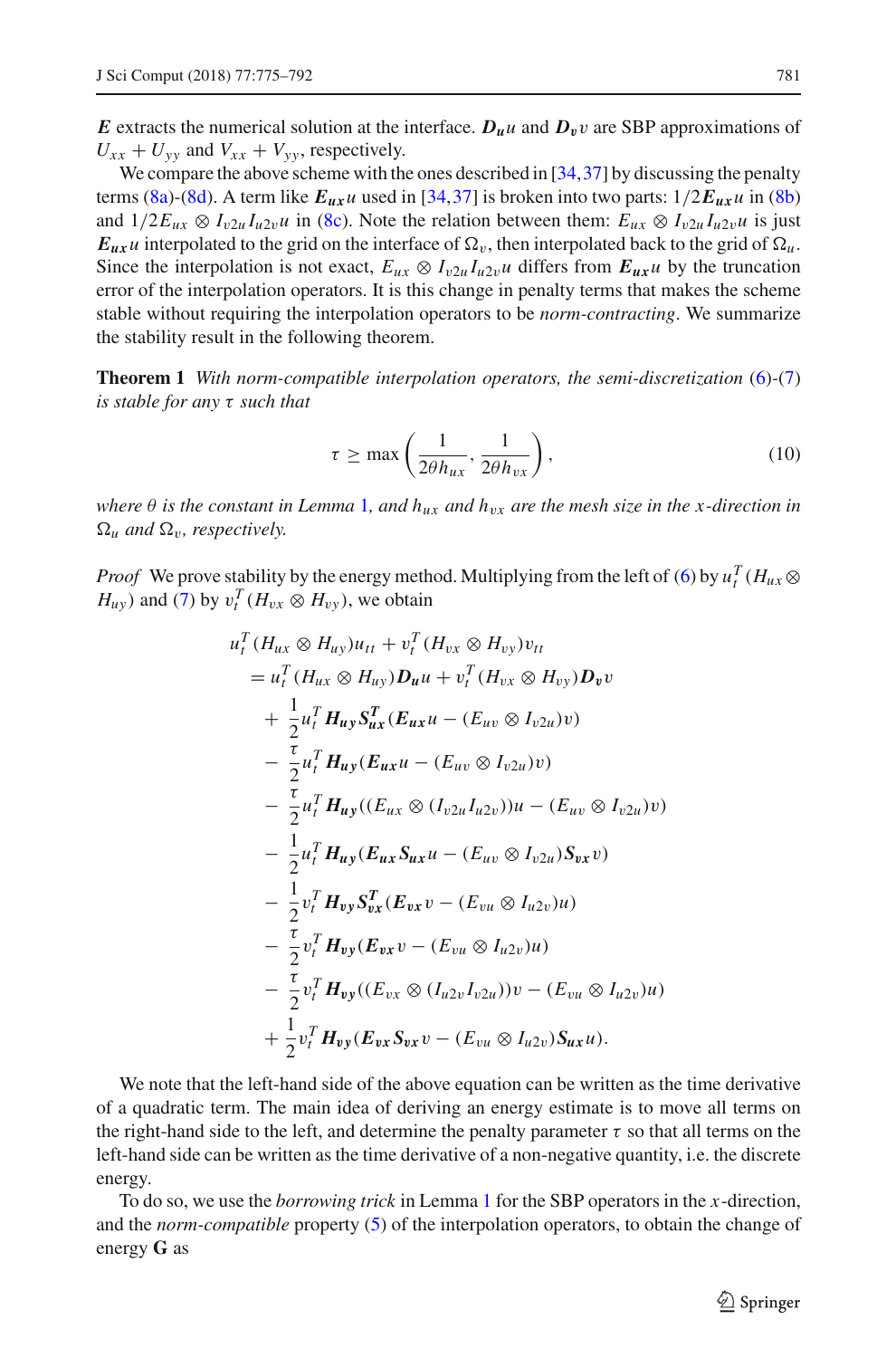<span id="page-8-1"></span>
$$
\frac{d}{dt}\mathbf{G} = \frac{d}{dt}(\mathbf{G}_1 + \mathbf{G}_2 + \mathbf{G}_3) = 0,
$$
\n(11)

where

$$
G_1 = u_t^T (H_{ux} \otimes H_{uy})u_t + v_t^T (H_{vx} \otimes H_{vy})v_t
$$
  
+  $u^T (H_{ux} \otimes M_{uy})u + v^T (H_{vx} \otimes M_{vy})v$   
+  $u^T (\widetilde{M}_{ux} \otimes H_{uy})u + v^T (\widetilde{M}_{vx} \otimes H_{vy})v$ ,  

$$
G_2 = h_{ux} \theta (E_{ux} S_{ux} u) H_{uy} (E_{ux} S_{ux} u)
$$
  
-  $(E_{ux} S_{ux} u)^T H_{uy} (E_{ux} u - (E_{uv} \otimes I_{v2u})v)$   
+  $\frac{\tau}{2} (E_{ux} u - (E_{uv} \otimes I_{v2u})v)^T H_{uy} (E_{ux} u - (E_{uv} \otimes I_{v2u})v)$ ,  

$$
G_3 = h_{vx} \theta (E_{vx} S_{vx} v) H_{vy} (E_{vx} S_{vx} v)
$$
  
-  $(E_{vx} S_{vx} v)^T H_{vy} ((E_{vu} \otimes I_{u2v})u - E_{vx} v)$   
+  $\frac{\tau}{2} ((E_{vu} \otimes I_{u2v})u - E_{vx} v)^T H_{vy} ((E_{vu} \otimes I_{u2v})u - E_{vx} v).$ 

Clearly,  $G_1 \ge 0$ . By Young's inequality, we have  $G_2 \ge 0$  and  $G_3 \ge 0$  if  $\tau \ge 1/(2\theta h_{ux})$  and  $\tau \geq 1/(2\theta h_{vx})$ , respectively. Therefore, the energy is conserved and the scheme is stable when (10) is satisfied when  $(10)$  is satisfied.

We note that in the scheme developed in [\[37](#page-18-8)] the energy is greater or equal to **G** in [\(11\)](#page-8-1), with the inequality resulted from the *norm-contracting* condition.

## <span id="page-8-0"></span>**4 The Wave Equation on Curvilinear Grids**

In this section, we generalize the scheme to problems on curvilinear grids. We consider two cases: conforming blocks and non-conforming blocks, which are illustrated in Fig. [1a](#page-9-0), b, respectively.

#### <span id="page-8-3"></span>**4.1 Numerical Interface Treatment of Conforming Blocks**

With only conforming blocks in the domain, the corners of adjacent blocks meet. We consider again the domain  $\Omega = [0, 1]^2$  but partitioned into two blocks  $\Omega_u$  and  $\Omega_v$  by a curved interface. The grids are then constructed independently in each block, see an illustration in Fig. [1a](#page-9-0). The grids in each block are mapped to a Cartesian grid in a reference domain. The governing equations are also transformed from the physical domain to the reference domain, and the computation is performed in the reference domain. We refer to the textbook [\[15\]](#page-18-23) for a detailed discussion on grid generation.

The transformed equation in the reference domain can be derived by using the chain rule in calculus. We omit its derivation, and refer to  $[1]$  $[1]$ . With  $(x, y)$  denoting the coordinate in the reference domain, the unknown variables *U* and *V* are governed by the equation

<span id="page-8-2"></span>
$$
J_U U_{tt} = (aU_x)_x + (cU_y)_y + (bU_y)_x + (bU_x)_y, J_V V_{tt} = (\alpha V_x)_x + (\gamma V_y)_y + (\beta V_y)_x + (\beta V_x)_y,
$$
\n(12)

 $\circledcirc$  Springer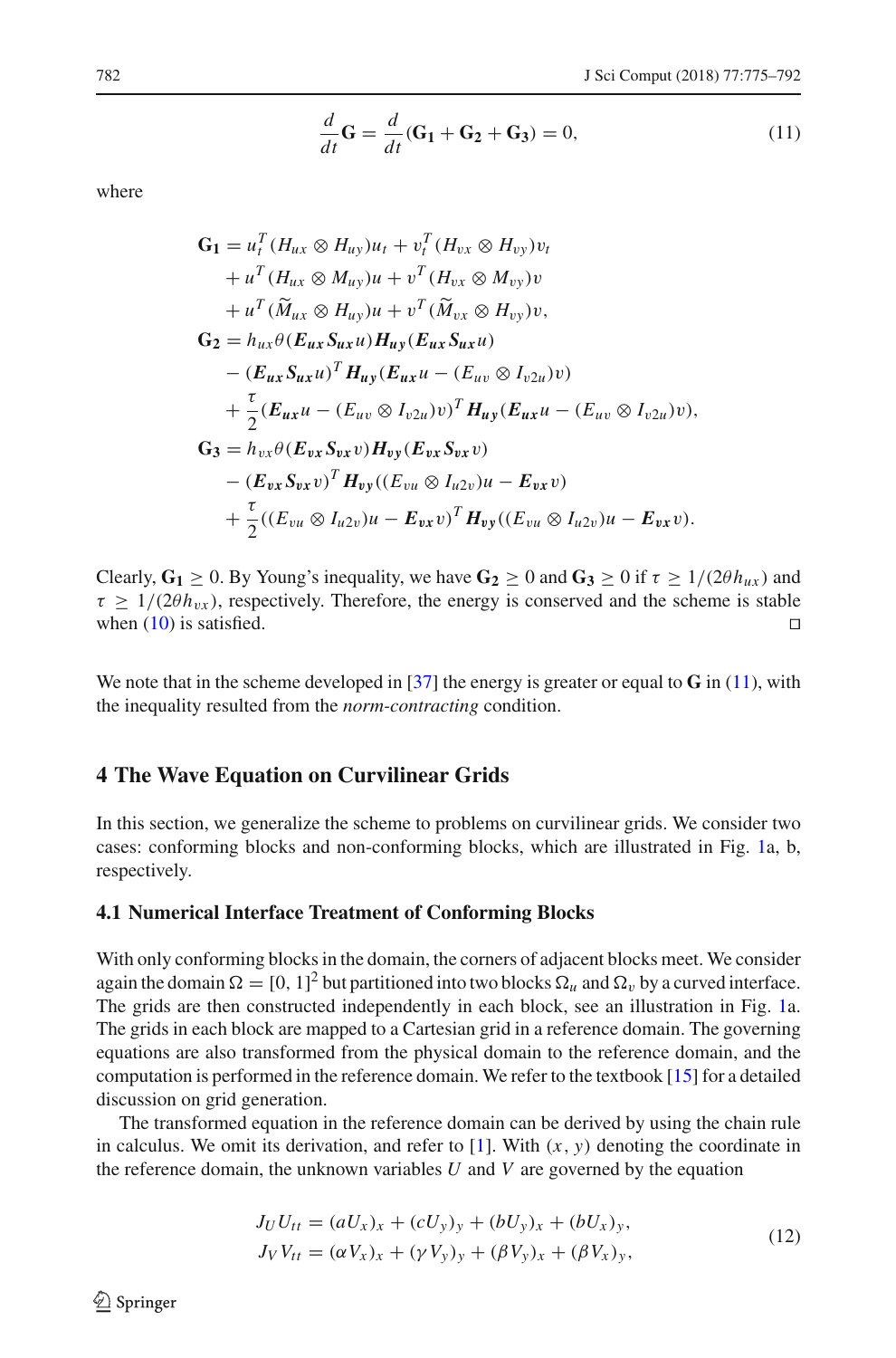

<span id="page-9-0"></span>**Fig. 1** Non-conforming interfaces with **a** conforming blocks, **b** non-conforming blocks

where the Jacobians  $J_U$ ,  $J_V > 0$  and the variable coefficients satisfy  $ac - b^2 > 0$  and  $\alpha \gamma - \beta^2 > 0$ . The interface conditions become

<span id="page-9-1"></span>
$$
U = V,
$$
  
\n
$$
aU_x + bU_y = \alpha V_x + \beta V_y,
$$
\n(13)

on  $(x, y) \in \Gamma$ . The coefficients in [\(12\)](#page-8-2) consist of metric derivatives that depend on the geometry of the physical domain and the transformation. The metric derivatives can either be computed analytically, or approximated to sufficient high accuracy. In the experiments in this paper, we choose the latter approach by using a tenth order finite difference stencil, making sure that the approximation of metric terms does not affect the overall accuracy of the numerical scheme.

As shown in [\[34\]](#page-18-7), the equation [\(12\)](#page-8-2) together with the interface condition [\(13\)](#page-9-1) admit a continuous energy estimate, thanks to the positive definiteness of the matrices  $\begin{bmatrix} a & b \\ b & c \end{bmatrix}$  and  $\begin{bmatrix} \alpha & \beta \\ \beta & \gamma \end{bmatrix}$  because of  $ac - b^2 > 0$  and  $\alpha \gamma - \beta^2 > 0$ .

The equations in [\(12\)](#page-8-2) are discretized by using the SBP operators, and the two blocks are patched together by the SAT method. The semi-discretized equations are

<span id="page-9-2"></span>
$$
J_{u}u_{tt} = (\overline{D_{2ux}^{(a)}})u + (\overline{D_{2uy}^{(c)}})u + D_{1ux}\Lambda_b D_{1uy}u + D_{1uy}\Lambda_b D_{1ux}u + SAT_u,
$$
  
\n
$$
J_{v}v_{tt} = (\overline{D_{2vx}^{(a)}})v + (\overline{D_{2vy}^{(y)}})v + D_{1vx}\Lambda_b D_{1vy}v + D_{1vy}\Lambda_b D_{1vx}v + SAT_v,
$$
\n(14)

where

<span id="page-9-3"></span>
$$
SAT_{u} = \frac{1}{2} H_{ux}^{-1} H_{uy}^{-1} (\Lambda_{a} E_{ux} S_{ux} + \Lambda_{b} E_{ux} D_{1uy})^{T} H_{uy} (E_{ux} u - (E_{uv} \otimes I_{v2u}) v)
$$
  
\n
$$
- \frac{\tau}{2} H_{ux}^{-1} ((E_{ux} \otimes (I_{v2u} I_{u2v})) u - (E_{uv} \otimes I_{v2u}) v)
$$
  
\n
$$
- \frac{\tau}{2} H_{ux}^{-1} (E_{ux} u - (E_{uv} \otimes I_{v2u}) v)
$$
  
\n
$$
- \frac{1}{2} H_{ux}^{-1} ((\Lambda_{a} E_{ux} S_{ux} + \Lambda_{b} E_{ux} D_{1uy}) u
$$
  
\n
$$
- (E_{uv} \otimes I_{v2u}) (\Lambda_{\alpha} E_{vx} S_{vx} + \Lambda_{\beta} E_{vx} D_{1vy}) v),
$$
\n(15)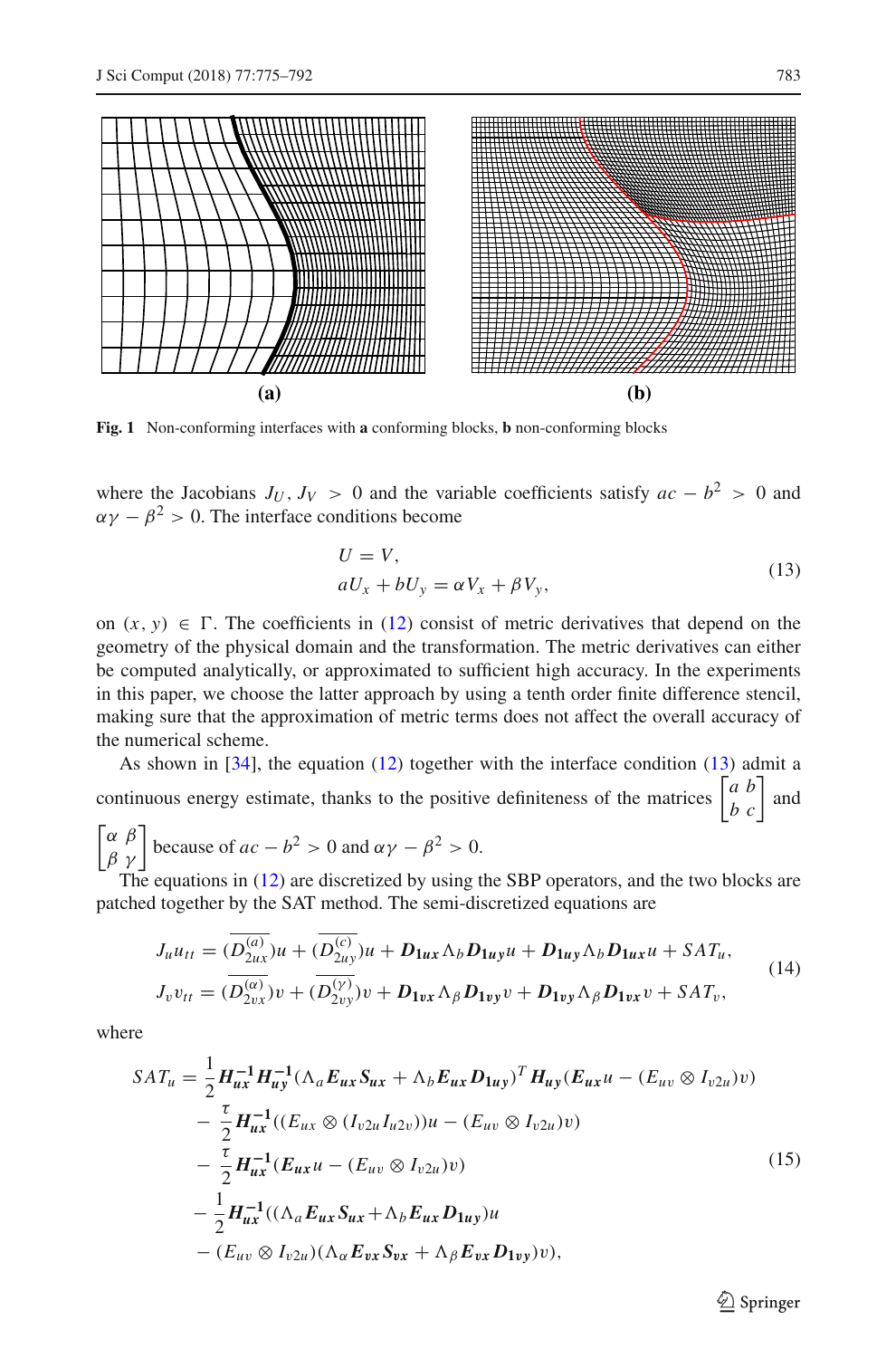and

<span id="page-10-0"></span>
$$
SAT_v = -\frac{1}{2} H_{vx}^{-1} H_{vy}^{-1} (\Lambda_\alpha E_{vx} S_{vx} + \Lambda_\beta E_{vx} D_{1vy})^T H_{vy} (E_{vx} v - (E_{vu} \otimes I_{u2v}) u)
$$
  

$$
- \frac{\tau}{2} H_{vx}^{-1} ((E_{vx} \otimes (I_{u2v} I_{v2u})) v - (E_{vu} \otimes I_{u2v}) u)
$$
  

$$
- \frac{\tau}{2} H_{vx}^{-1} (E_{vx} v - (E_{vu} \otimes I_{u2v}) u)
$$
  

$$
+ \frac{1}{2} H_{vx}^{-1} ((\Lambda_\alpha E_{vx} S_{vx} + \Lambda_\beta E_{vx} D_{1vy}) v
$$
  

$$
- (E_{vu} \otimes I_{u2v}) (\Lambda_a E_{ux} S_{ux} + \Lambda_b E_{ux} D_{1uy}) u).
$$
 (16)

We now clarify the notations in the semi-discretization  $(14)$ .

- 1. The mixed-derivative terms:  $(bU_y)_x$  is approximated by  $D_{1ux} \Lambda_b D_{1uy} u$ , where  $\Lambda_b$  is a diagonal matrix with diagonal entries  $b(x, y)$  evaluated on the grid. The operators approximating the other three mixed-derivative terms are constructed in a similar way.
- 2. The variable-coefficient terms: In general the variable coefficients are functions of both *x* and *y*, therefore an operator approximating  $(aU_x)_x$  cannot be constructed by a single Kronecker product, but as a sum

$$
\overline{D_{2ux}^{(a)}} = \sum_{i=1}^{n_{uy}} D_{2ux}^{(a_i)} \otimes E_{uy}^i,
$$

where  $a_i$  is  $a(x_i, y)$  evaluated on the grid, and  $E_{uy}^i$  has value one in entry  $(i, i)$  and zeros elsewhere. The second derivative operator  $D_{2ux}^{(a_i)}$  is defined in Definition [3](#page-4-1) with the operator  $M^{(a_i)}$  satisfying Lemma [2](#page-4-0) and [3.](#page-4-2) The operators approximating the other three variable coefficient terms are constructed in a similar way.

3. The penalty terms: The two interpolation operators  $I_{u2v}$  and  $I_{v2u}$  constructed in [\[16](#page-18-9)[,22\]](#page-18-10) satisfy the norm-compatible condition

$$
H_{uy}I_{v2u}=(H_{vy}I_{u2v})^T.
$$

Similar to the continuous case, the matrices  $\Lambda_u = \begin{bmatrix} \Lambda_a & \Lambda_b \\ \Lambda_b & \Lambda_c \end{bmatrix}$  $\Lambda_b$   $\Lambda_c$ and  $\Lambda_v = \begin{bmatrix} \Lambda_\alpha & \Lambda_\beta \\ \Lambda_\beta & \Lambda_v \end{bmatrix}$  $Λ_β Λ_γ$ are positive definite. In fact, the eigenvalues of  $\Lambda_u$  and  $\Lambda_v$  play an important role in the stability analysis. In particular, we will use the smallest eigenvalue

<span id="page-10-1"></span>
$$
\delta = \frac{1}{2} \min \left( a_{ij} + c_{ij} - \sqrt{(a_{ij} - c_{ij})^2 + 4b_{ij}^2}, \alpha_{kl} + \gamma_{kl} - \sqrt{(\alpha_{kl} - \gamma_{kl})^2 + 4\beta_{kl}^2} \right), \tag{17}
$$

where  $i = 1, 2, ..., n_{ux}, j = 1, 2, ..., n_{uy}, k = 1, 2, ..., n_{vx}, l = 1, 2, ..., n_{vy}$ . Note that  $\delta > 0$ ,  $a_{ij} - \delta \ge 0$  and  $\alpha_{ij} - \delta \ge 0$ .

Let  $a_{\text{max}}$ ,  $b_{\text{max}}$ ,  $\alpha_{\text{max}}$  and  $\beta_{\text{max}}$  denote the maximum values of the variable coefficients  $a(x, y)$ ,  $b(x, y)$ ,  $\alpha(x, y)$  and  $\beta(x, y)$  evaluated on the interface, respectively. We also denote  $h_{ux}$  and  $h_{vx}$  the mesh size in the *x*-direction in  $\Omega_u$  and  $\Omega_v$ , respectively. Stability of the semi-discretization is given by the following theorem.

<span id="page-10-2"></span>**Theorem 2** *The semi-discretization* [\(14\)](#page-9-2)–[\(16\)](#page-10-0) *is stable if the interpolation operators*  $I_{u2v}$ *and I*v2*<sup>u</sup> are norm-compatible and the penalty parameter* τ *satisfies*

$$
\tau \geq \max\left(\frac{a_{\max}^2 + b_{\max}^2 h_{ux}\sigma}{2h_{ux}\sigma\delta}, \frac{\alpha_{\max}^2 + \beta_{\max}^2 h_{vx}\sigma}{2h_{vx}\sigma\delta}\right),\right
$$

 $\circledcirc$  Springer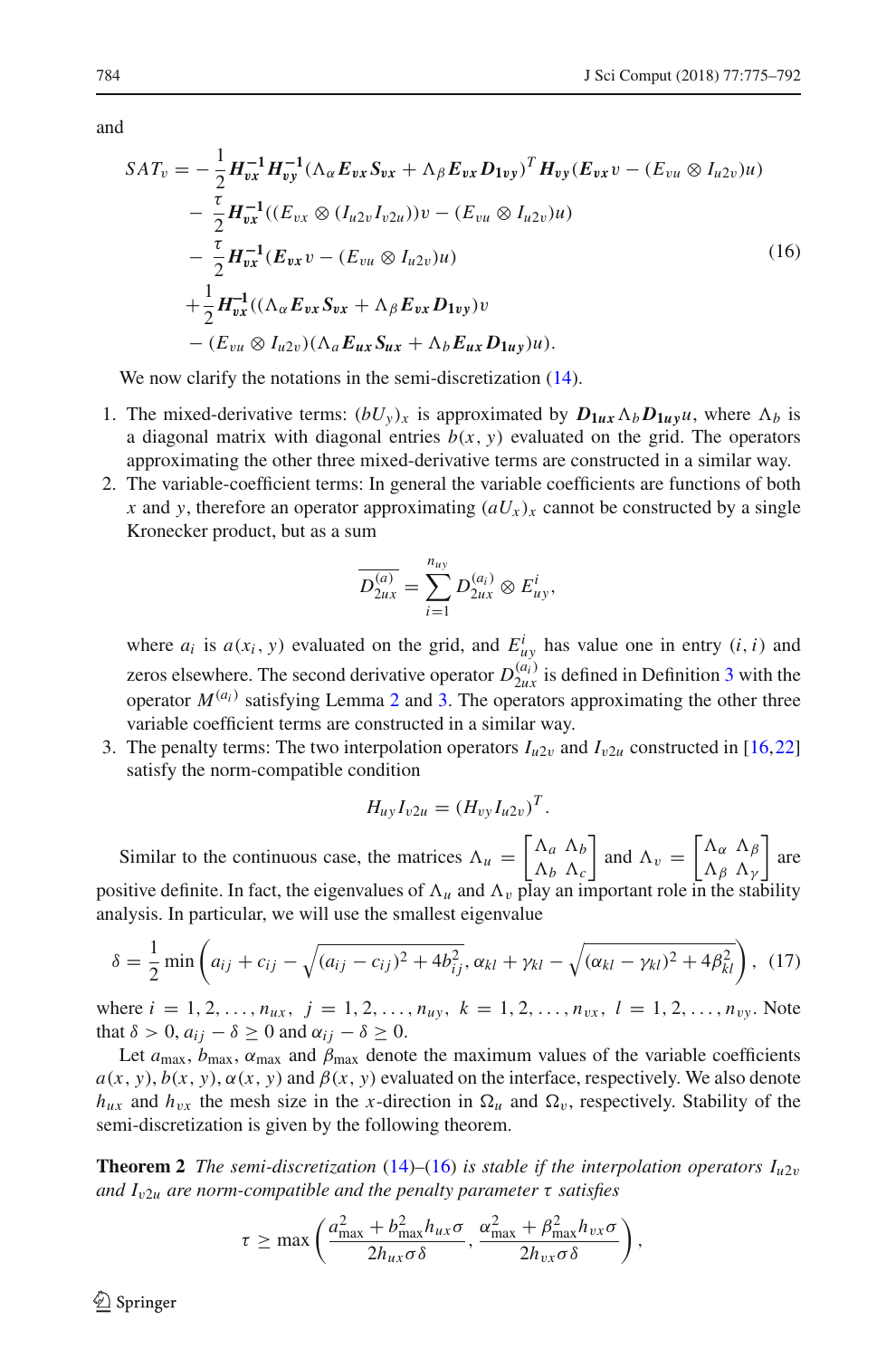*where* σ *is defined in Lemma* [2](#page-4-0)*, and* δ *is defined in* [\(17\)](#page-10-1)*.*

#### *Proof* See "Appendix".

We remark that it is possible to use a penalty parameter that varies on grid points, and such a scheme is proposed in [\[34](#page-18-7)] for problems with conforming interfaces. The penalty parameter  $\tau$  used in Theorem [2](#page-10-2) corresponds to the largest value on all grid points. We also note that when the penalty parameter is chosen to be equal to the stability limit, accuracy deduction has been observed, and proved in some settings by a normal mode analysis [\[35\]](#page-18-24). Though there is no upper bound of  $\tau$  for energy stability, a very large penalty parameter increases the spectral radius of the spatial discretization, and leads to a small time step.

For accuracy, the SBP operators have truncation error  $O(h^2 p)$  in the interior and  $O(h^p)$ near the boundaries and the interface. The interpolation operators constructed in [\[16](#page-18-9)[,22\]](#page-18-10) have truncation error  $O(h^{2p})$  in the interior of the interface, and truncation error  $O(h^{p})$  on a few grid points near the edge of the interface. Therefore, in the semi-discretization [\(14\)](#page-9-2), the largest truncation error is  $O(h^{p-2})$  introduced by the first three penalty terms in [\(15\)](#page-9-3) and [\(16\)](#page-10-0) because of  $\tau$ ,  $H^{-1}_{ux}$ ,  $H^{-1}_{uy} \sim \mathcal{O}(h^{-1})$ . The truncation error  $\mathcal{O}(h^{p-2})$  is only localized on a few number of grid points at the corner of two adjacent blocks. According to the accuracy analysis in [\[36](#page-18-25)], we may expect a rate of convergence  $p + 1$  of the semi-discretization [\(14\)](#page-9-2), the same as the scheme developed in [\[37](#page-18-8)]. Note that the  $p + 1$  convergence rate is one order lower than the expected convergence rate when the grid interface is conforming. If the interpolation error at the edge could be improved to  $O(h^{p+1})$ , then the expected rate of convergence would be  $p + 2$ . However, it is proved in [\[20](#page-18-22)] that such norm-compatible interpolation operators cannot be constructed.

#### **4.2 Numerical Interface Treatment of Non-conforming Blocks**

An example of non-conforming blocks is shown in Fig. [1b](#page-9-0). The lower left corner of the upper right domain sits in the middle of the right boundary of the left domain. Such an interface configuration is sometimes called a T-junction interface.

For a T-junction interface, the interface conditions must be imposed on the *glue grid*, which is different from what is usually done for conforming blocks. The technique and the corresponding interpolation operators are constructed in [\[16](#page-18-9)], and are used for a T-junction interface on a Cartesian grid in [\[37\]](#page-18-8). On a curvilinear grid, the discretization is performed in a similar way, but the grid transformation must be done carefully.

Coordinate transformation is performed block-wise, therefore an interface between two blocks is transformed twice. A common strategy is to transform each block in the physical domain to the unit square in the reference domain. This works well with conforming blocks. However, with nonconforming blocks such as in Fig. [1b](#page-9-0) the interfaces are transformed differently in different blocks. As a consequence, the transformed equation must be scaled as explained in [\[16](#page-18-9)] to obtain an energy stable scheme. The energy stable semi-discretization can then be constructed in a similar way as in the preceding sections.

# <span id="page-11-0"></span>**5 Numerical Experiments**

In this section, numerical experiments are performed to verify the stability and accuracy property of the numerical schemes developed in this paper. The diagonal norm SBP operators used in the numerical experiments can be found in [\[32\]](#page-18-11) for  $D_1 \approx \partial/\partial x$  and in [\[21](#page-18-15)] for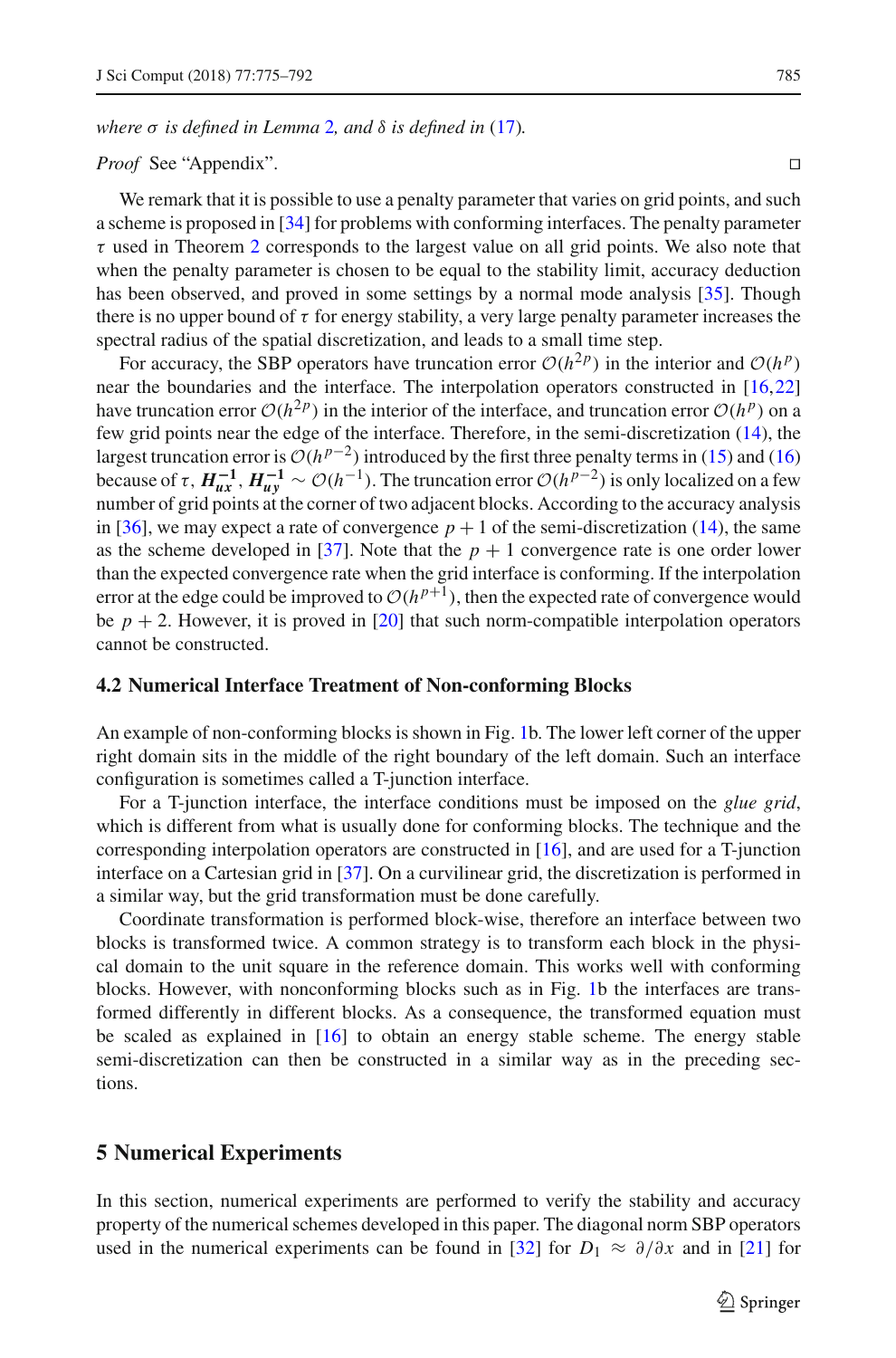

<span id="page-12-0"></span>**Fig. 2 a** A composite domain with an extreme interface. **b** Mesh

 $D_2^{(b)} \approx \partial/\partial x (b(x)\partial/\partial x)$ . The interpolation operators can be found in [\[16](#page-18-9)[,22\]](#page-18-10). The L<sub>2</sub> errors are computed as the norm of the difference between the exact solution  $u_{e<sub>x</sub>}$  and the numerical solution  $u_h$  according to

$$
||u_{ex} - u_h||_{L_2} = \sqrt{h_x h_y (u_{ex} - u_h)^T (u_{ex} - u_h)},
$$

where  $h_x$  and  $h_y$  are the mesh size in the *x* and *y* spatial direction, respectively.

#### **5.1 An Extreme Interface**

We consider the wave equation on the domain  $[-1, 1] \times [0, 1]$ , separated by the interface  $x = 4 \sin(7\pi y)/5$ . The domain and mesh are depicted in Fig. [2a](#page-12-0), b, respectively. The aim of this experiment is to verify that the scheme is stable even when an interface with a large curvature is present in the domain, but not to test accuracy or convergence rate. As can be seen in Fig. [2b](#page-12-0), the mesh is of bad quality due to large distortion.

The wave equation is discretized by the sixth order SBP operators in each subdomain, and patched together by the SAT method using the sixth order interpolation operators [\[22](#page-18-10)]. The semi-discretization can be written as a system of ordinary differential equations

$$
w_{tt} = Dw + F,
$$

where  $w$  is the numerical solution,  $D$  is the spatial discretization operator including boundary and interface terms, and *F* corresponds to the forcing function and boundary data evaluated on the grid.

First, we use  $21 \times 21$  grid points in the left domain and  $41 \times 41$  grid points in the right domain, and perform an eigenvalue analysis. Stability requires that all the eigenvalues of *D* are real and non-positive. In Fig. [3a](#page-13-0), we plot the eigenvalues of *D* multiplied by the square of the mesh size in the right domain, denoted by  $\lambda$ , and observe that they are indeed real and non-positive.

Next, we test the scheme with a much finer mesh,  $101 \times 101$  grid points in the left domain and  $201 \times 201$  grid points in the right domain. Instead of an eigenvalue analysis, we perform a long time simulation by using the manufactured solution

$$
U = \cos(x+1)\cos(y+2)\cos(\sqrt{2}t+3),
$$

 $\circledcirc$  Springer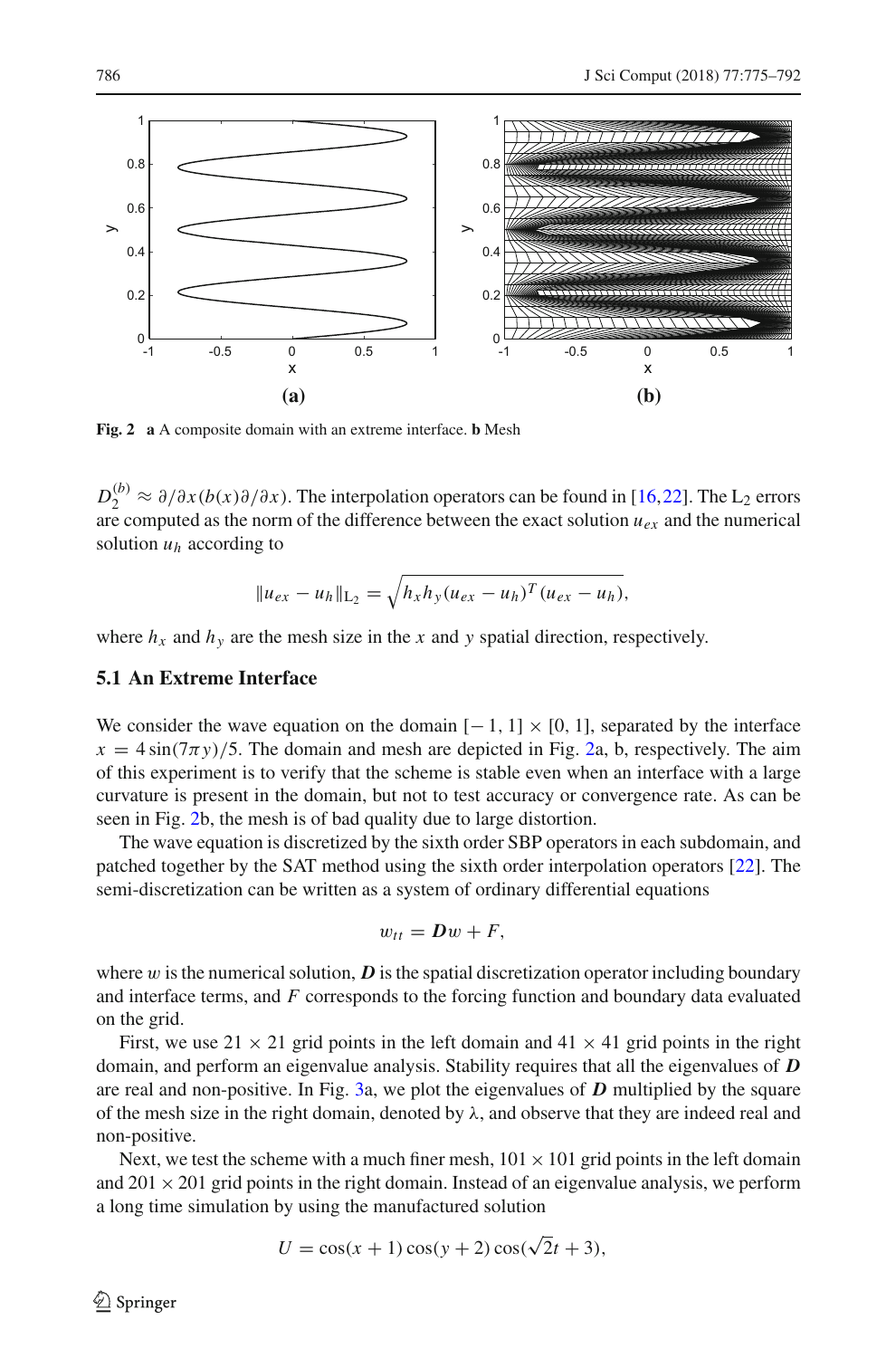

<span id="page-13-0"></span>**Fig. 3** a Eigenvalues of the spatial discretization operator,  $\mathbf{b}$  L<sub>2</sub> error in ten temporal periods

for initial and Neumann boundary data. We choose the classical Runge-Kutta method as the time integrator, and let the wave propagate for ten temporal periods. The  $L_2$  error at each time step is plotted in Fig. [3b](#page-13-0). We observe that the  $L_2$  error is bounded in time.

#### **5.2 A T-Junction Interface**

We consider the same domain  $[-1, 1] \times [0, 1]$  as in the previous experiment, but with interfaces depicted in Fig. [1b](#page-9-0). The interface in the vertical direction is defined by  $x =$  $\sin(3\pi y/2)/3$ . The intersection point  $(\bar{x}, \bar{y})$  of the two interfaces is chosen by letting  $\bar{y} =$ 0.621. The interface in the horizontal direction is defined by  $y = \sin(\pi x/2)/5 + \bar{y}$  −  $\sin(\pi \sin(3\pi \bar{y}/2)/6)/5$ . The numbers of grid points in the left, lower right and upper right domain are  $26 \times 52$ ,  $26 \times 26$  and  $51 \times 26$ , respectively. Both the blocks and interfaces are non-conforming, see a close-up in Fig. [4a](#page-14-1). When refining the mesh, the number of grid points is doubled in each spatial direction in each domain.

To test accuracy and rate of convergence, we use the manufactured solution

$$
U = \cos(3\pi x + 1)\cos(4\pi y + 2)\cos(5\pi t + 3). \tag{18}
$$

to obtain initial and Neumann boundary data, and propagate the wave until  $t = 2$ . With this analytical solution, there is no forcing term in the equation.

We solve the equation by the fourth and sixth order SBP-SAT finite difference method, and use the classical Runge-Kutta method to integrate in time. Since the interface in this experiment is a T-junction, we use the fourth and sixth order accurate interpolation operators constructed in [\[16\]](#page-18-9). The time step is chosen small enough so that the error in the solution is determined by the spatial discretization. The errors in  $L_2$  norm are shown in Fig. [4b](#page-14-1), and the associated rates of convergence are given at the end of each error plot. In the figure, we use *new SAT* as the legend to denote the results obtained by the scheme in this paper, and *old SAT* to denote the result obtained by the scheme in [\[37](#page-18-8)]. The *x*-axis label *N* is the number of grid points in the *x*-direction in the left domain.

We observe that the fourth and sixth order accurate scheme lead to third and fourth order convergence rate, respectively. This agrees well with the accuracy discussion in the end of Sect. [4.1](#page-8-3) in this paper. We note that the sixth order method gives much smaller error than the fourth order methods. In addition, the fourth order method developed in this paper gives a smaller error than the fourth order method in [\[37\]](#page-18-8). We have also performed an experiment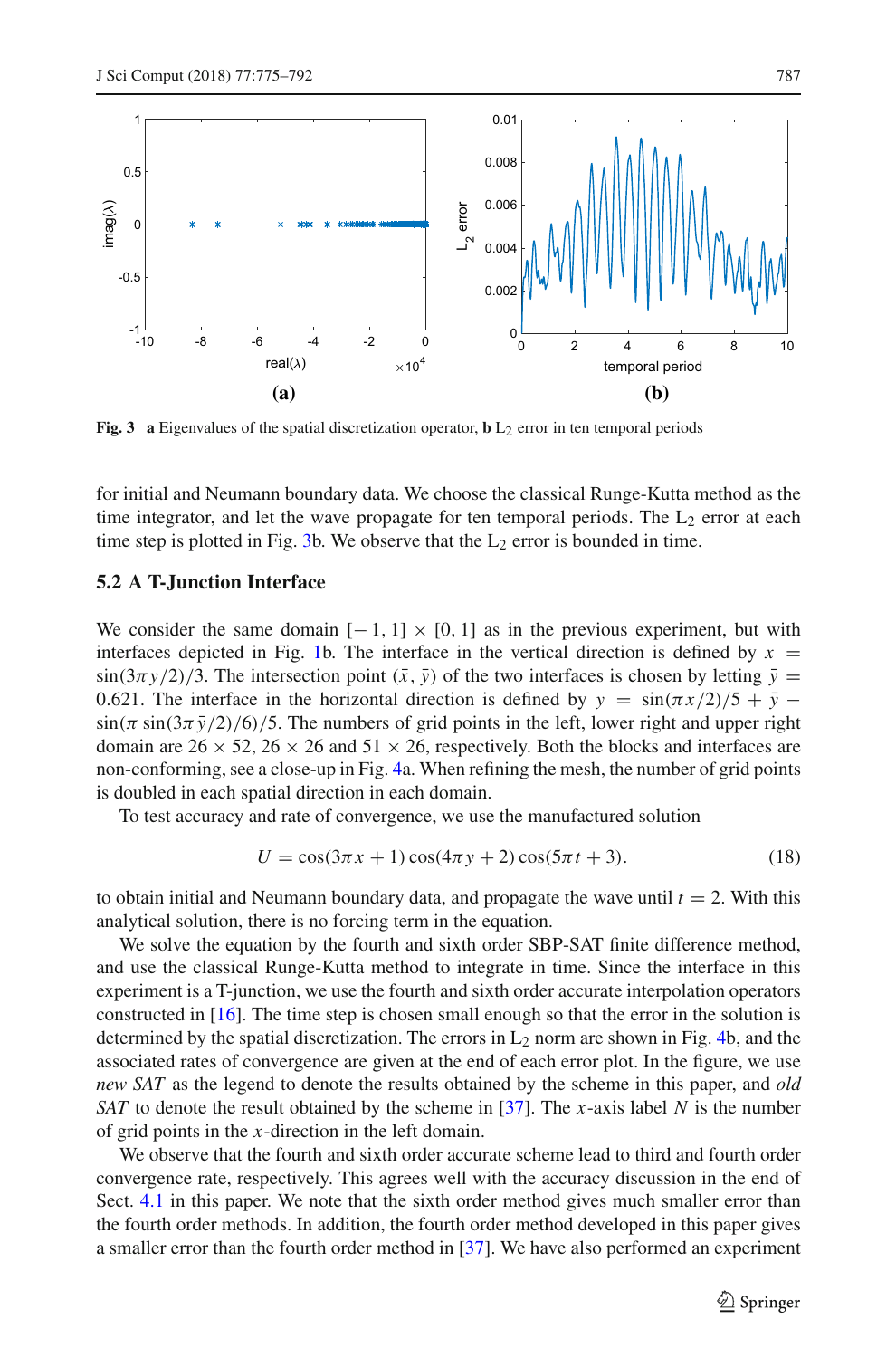

<span id="page-14-1"></span>**Fig. 4 a** A close-up of the interfaces. **b** Rate of convergence

with the sixth order method in [\[37\]](#page-18-8) and the numerical solution quickly blows up, indicating that method is unstable. This is not surprising because the energy analysis in [\[37\]](#page-18-8) requires the *norm-compatible* condition of the interface operators, which is not satisfied by the sixth order operators.

# <span id="page-14-0"></span>**6 Conclusion**

We use the SBP-SAT finite difference method to solve the wave equation on a composite domain. The domain is divided by curved interfaces resulting in non-conforming blocks, and the grid is constructed in each block independently resulting in non-conforming grid interfaces. We develop new penalty terms to patch the blocks together by the SAT method. This extends the provably stable scheme from fourth order accuracy [\[37\]](#page-18-8) to sixth order accuracy. Numerical experiments demonstrate the superiority of the new sixth order accurate scheme. In addition, we find that the new fourth order accurate scheme is more accurate than the fourth order accurate scheme in [\[37\]](#page-18-8).

We note that eighth order and tenth order interpolation operators are constructed in [\[16\]](#page-18-9), and can potentially be incorporated into the developed scheme in this paper. However, higher than sixth order accurate SBP operators for second derivative with variable coefficient have not yet been reported.

**Acknowledgements** The author would like to thank Professor Gunilla Kreiss at Uppsala University for the fruitful discussion and support.

**Open Access** This article is distributed under the terms of the Creative Commons Attribution 4.0 International License [\(http://creativecommons.org/licenses/by/4.0/\)](http://creativecommons.org/licenses/by/4.0/), which permits unrestricted use, distribution, and reproduction in any medium, provided you give appropriate credit to the original author(s) and the source, provide a link to the Creative Commons license, and indicate if changes were made.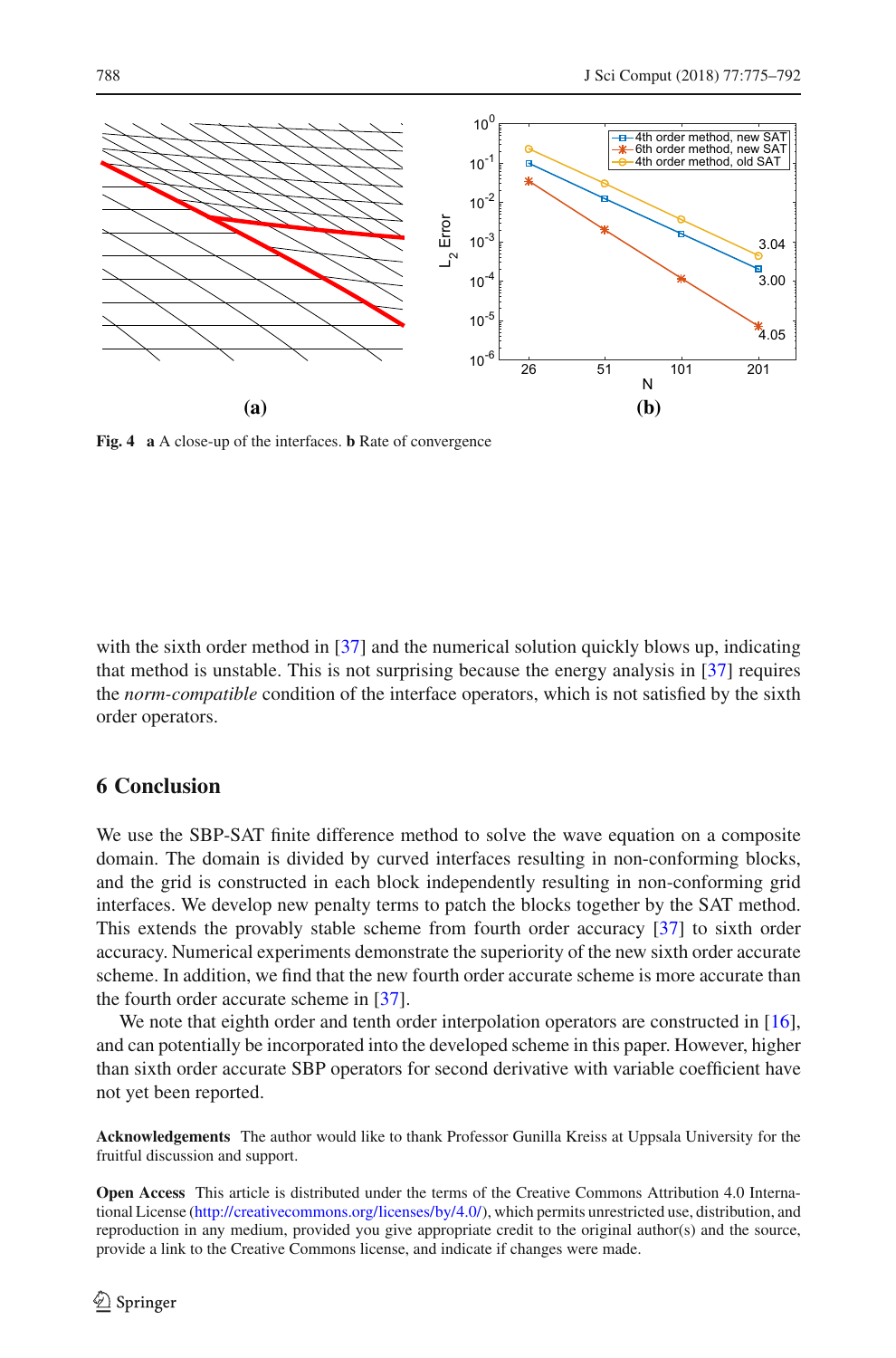# **Appendix**

Stability is proved by the energy method, starting with multiplying the two semi-discretized equations in [\(14\)](#page-9-2) from the left by  $u_t^T H_u$  and  $v_t^T H_v$ , respectively, where  $H_u := H_{ux} \otimes H_{uy}$ and  $H_v := H_{vx} \otimes H_{vv}$ . In the following derivation, we focus on the energy contribution from the first equation in  $(14)$  as the energy contribution from the second equation in  $(14)$  can be computed in a similar way.

First, we consider the energy contribution from the penalty term  $SAT_u$ :

$$
u_t^T H_u S A T_u
$$
  
=  $\frac{1}{2} u_t^T (\Lambda_a E_{ux} S_{ux} + \Lambda_b E_{ux} D_{1uy})^T H_{uy} (E_{ux} u - (E_{uv} \otimes I_{v2u}) v)$   
-  $\frac{\tau}{2} u_t^T H_{uy} ((E_{ux} \otimes (I_{v2u} I_{u2v})) u - (E_{uv} \otimes I_{v2u}) v)$   
-  $\frac{\tau}{2} u_t^T H_{uy} (E_{ux} u - (E_{uv} \otimes I_{v2u}) v)$   
-  $\frac{1}{2} u_t^T H_{uy} ((\Lambda_a E_{ux} S_{ux} + \Lambda_b E_{ux} D_{1uy}) u - (E_{uv} \otimes I_{v2u}) (\Lambda_\alpha E_{vx} S_{vx} + \Lambda_\beta E_{vx} D_{1vy}) v).$  (19)

In the final energy estimate, we expect to see that the discrete energy is conserved in time. We note that the first part of the third term in [\(19\)](#page-15-0) can be written as the time derivative of a quadratic term

<span id="page-15-0"></span>
$$
-\frac{\tau}{2}u_t^T H_{uy} E_{ux} u = -\frac{\tau}{4} \frac{d}{dt} ((E_{ux} u)^T H_{uy} E_{ux} u).
$$

With a positive  $\tau$ , the above term contributes positively to the discrete energy in terms of *Euxu*. By using the *norm-compatible* property of the interpolation operators, we find that the first part of the second term in [\(19\)](#page-15-0) can also be written as the time derivative of a quadratic term

$$
-\frac{\tau}{2}u_t^T H_{uy}(E_{ux}\otimes (I_{v2u}I_{u2v}))u=-\frac{\tau}{4}\frac{d}{dt}(((E_{ux}\otimes I_{u2v})u)^T H_{vy}(E_{ux}\otimes I_{u2v})u),
$$

which contributes to the energy positively in terms of  $(E_{ux} \otimes I_{u2v})u$ . We observe that in [\(19\)](#page-15-0), there are also terms  $E_{ux}S_{ux}u$  and  $E_{ux}D_{1uy}u$ . Therefore, we need the corresponding positive energy contributions, which come from the SBP operators as shown below.

The energy contribution from the two mixed-derivative terms is

$$
u_t^T H_u \mathbf{D}_{\mathbf{1}ux} \Lambda_b \mathbf{D}_{\mathbf{1}uy} u + u_t^T H_u \mathbf{D}_{\mathbf{1}uy} \Lambda_b \mathbf{D}_{\mathbf{1}ux} u
$$
\n
$$
= -u_t^T \mathbf{D}_{\mathbf{1}ux}^T H_u \Lambda_b \mathbf{D}_{\mathbf{1}uy} u - u_t^T \mathbf{D}_{\mathbf{1}uy}^T H_u \Lambda_b \mathbf{D}_{\mathbf{1}ux} u + u_t^T \mathbf{E}_{ux} H_{uy} \Lambda_b \mathbf{D}_{\mathbf{1}uy} u.
$$
\n(20)

Note that we have used the equality [\(1\)](#page-3-3) for  $D_{1ux}$  and  $D_{1uy}$ , and have excluded boundary terms that do not correspond to the interface. On the right-hand side of  $(20)$ , the first two terms are volume terms, involving the numerical solution  $u$  in the entire domain  $\Omega_u$ ; the third term is an interface term, involving *u* on the interface.

The energy contribution from the SBP approximation is

$$
u_t^T H_u(\overline{D_{2ux}^{(a)}} + \overline{D_{2uy}^{(c)}})u
$$
  
=  $-u_t^T D_{1ux}^T H_u \Lambda_a D_{1ux} u - u_t^T H_{uy} \overline{R_{ux}^{(a)}} u + u_t^T H_{uy} \Lambda_a E_{ux} S_{ux} u$   
 $- u_t^T D_{1uy}^T H_u \Lambda_c D_{1uy} u - u_t^T H_{ux} \overline{R_{uy}^{(c)}} u,$  (21)

<span id="page-15-2"></span><span id="page-15-1"></span> $\circled{2}$  Springer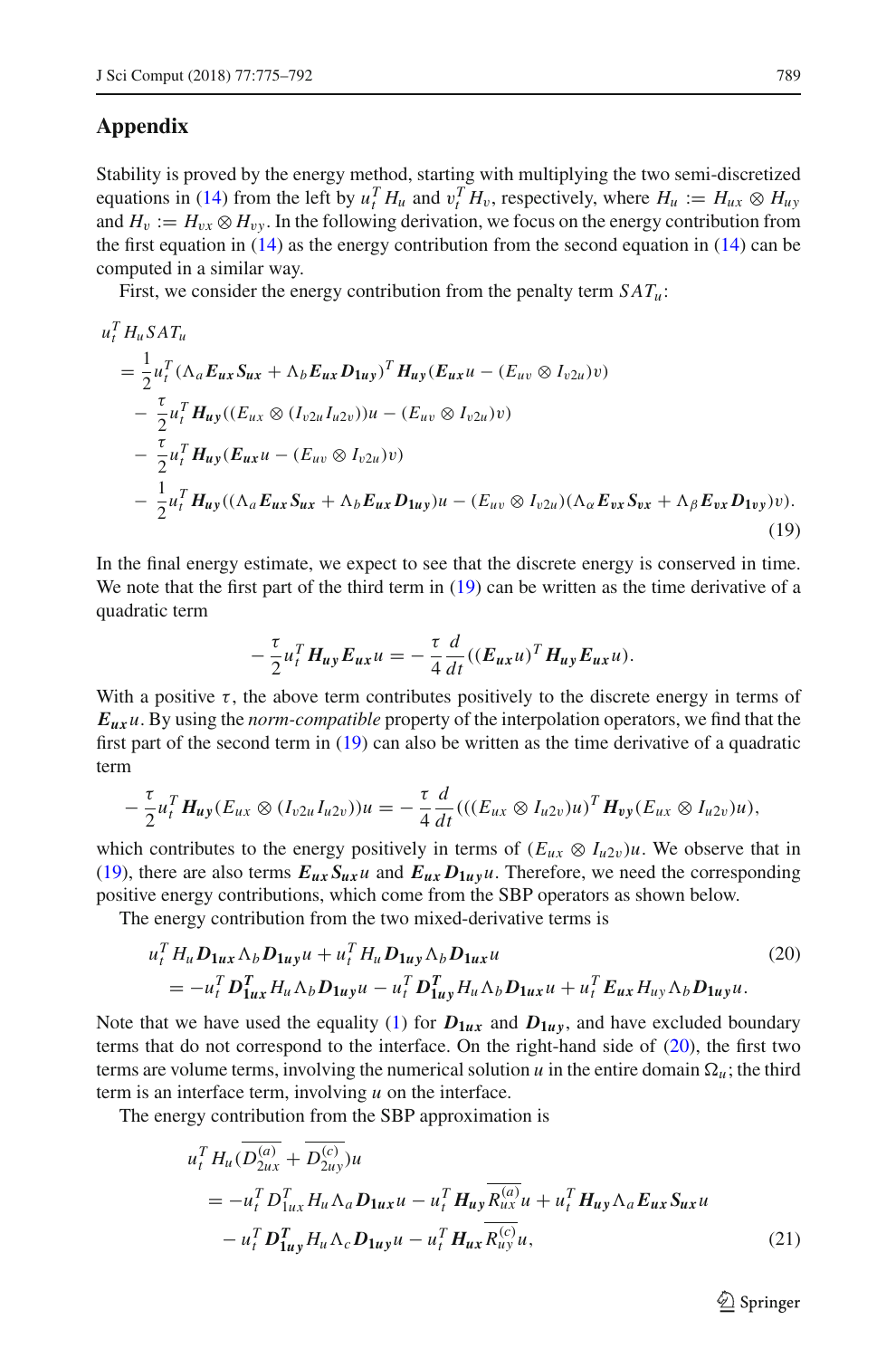where the two remainder terms are  $R_{ux}^{(a)} = \sum_{i=1}^{n_{uy}} R_{ux}^{(a_i)} \otimes E_{uy}^i$  and  $R_{uy}^{(c)} = \sum_{i=1}^{n_{ux}} R_{uy}^{(c_i)} \otimes E_{ux}^i$ . On the right-hand side of  $(21)$ , the third is an interface term, while the others are volume terms. For the volume terms in  $(20)$  and  $(21)$ , we have

$$
- u_t^T D_{1ux}^T H_u \Delta_b D_{1uy} u - u_t^T D_{1uy}^T H_u \Delta_b D_{1ux} u - u_t^T D_{1ux}^T H_u \Delta_a D_{1ux} u
$$
  
\n
$$
- u_t^T D_{1uy}^T H_u \Delta_c D_{1uy} u - u_t^T H_{uy} R_{ux}^{(a)} u - u_t^T H_{ux} R_{uy}^{(c)} u
$$
  
\n
$$
= - \left[ \frac{D_{1ux} u_t}{D_{1uy} u_t} \right]^T \left[ \begin{matrix} H_u \\ H_u \end{matrix} \right] \left[ \begin{matrix} \Delta_a & \Delta_b \\ \Delta_b & \Delta_c \end{matrix} \right] \left[ \begin{matrix} D_{1ux} u \\ D_{1uy} u \end{matrix} \right] - u_t^T H_{uy} \overline{R_{ux}^{(a)}} u - u_t^T H_{ux} \overline{R_{uy}^{(c)}} u.
$$

Next, we split  $\begin{bmatrix} \Lambda_a & \Lambda_b \\ \Lambda_a & \Lambda_b \end{bmatrix}$  $\Lambda_b$   $\Lambda_c$ into two parts, and obtain

<span id="page-16-0"></span>
$$
- u_t^T D_{1ux}^T H_u \Lambda_b D_{1uy} u - u_t^T D_{1uy}^T H_u \Lambda_b D_{1ux} u - u_t^T D_{1ux}^T H_u \Lambda_a D_{1ux} u
$$
  
\n
$$
- u_t^T D_{1uy}^T H_u \Lambda_c D_{1uy} u - u_t^T H_{uy} R_{ux}^{(a)} u - u_t^T H_{ux} R_{uy}^{(c)} u
$$
  
\n
$$
= - \left[ \frac{D_{1ux} u_t}{D_{1uy} u_t} \right]^T \left[ \begin{array}{c} H_u \\ H_u \end{array} \right] \left( \begin{bmatrix} \Lambda_a & \Lambda_b \\ \Lambda_b & \Lambda_c \end{array} \right] - \delta I \right) \left[ \begin{array}{c} D_{1ux} u \\ D_{1uy} u \end{array} \right]
$$
  
\n
$$
- \delta \left[ \begin{array}{c} D_{1ux} u_t \\ D_{1uy} u_t \end{array} \right]^T \left[ \begin{array}{c} H_u \\ H_u \end{array} \right] \left[ \begin{array}{c} D_{1ux} u \\ D_{1uy} u \end{array} \right] - u_t^T H_{uy} R_{ux}^{(a)} u - u_t^T H_{ux} R_{uy}^{(c)} u, \tag{22}
$$

where *I* is an identity operator, and  $\delta$  is defined in [\(17\)](#page-10-1). The first term in [\(22\)](#page-16-0) is the time derivative of a non-positive quantity. From the second term in [\(22\)](#page-16-0), we need to get quadratic terms for both  $E_{ux}D_{1ux}u$  and  $E_{ux}S_{ux}u$  on the interface. We write

<span id="page-16-1"></span>
$$
- \delta \left[ D_{1uy} u_t \right]^T \left[ H_u \prod_{H_u} \left[ D_{1uy} u \right] - u_t^T H_{uy} \overline{R_{ux}^{(a)}} u - u_t^T H_{ux} \overline{R_{uy}^{(c)}} u \right]
$$
  
\n
$$
= - \delta (D_{1ux} u_t)^T H_u (D_{1ux} u) - u_t^T H_{uy} \overline{R_{ux}^{(a)}} u
$$
  
\n
$$
- \delta (D_{1uy} u_t)^T H_u (D_{1uy} u) - u_t^T H_{ux} \overline{R_{uy}^{(c)}} u
$$
  
\n
$$
= -u_t^T \left( (\delta D_{1ux}^T H_{ux} D_{1ux} + R_{ux}^{(\delta)}) \otimes H_{uy} \right) u - u_t^T H_{uy} \overline{R_{ux}^{(a-\delta)}} u
$$
  
\n
$$
- \delta (E_{ux} D_{1uy} u_t)^T H_u (E_{ux} D_{1uy} u) - u_t^T H_{ux} \overline{R_{uy}^{(c)}} u
$$
  
\n
$$
- \delta ((I_{ux} - E_{ux}) D_{1uy} u_t)^T H_u (I_{ux} - E_{ux}) D_{1uy} u
$$
  
\n
$$
= -u_t^T (M^{(\delta)} \otimes H_{uy}) u - u_t^T H_{uy} \overline{R_{ux}^{(a-\delta)}} u
$$
  
\n
$$
- \delta (E_{ux} D_{1uy} u_t)^T H_u (E_{ux} D_{1uy} u) - u_t^T H_{ux} \overline{R_{uy}^{(c)}} u
$$
  
\n
$$
- \delta (I_{ux} - E_{ux}) D_{1uy} u_t)^T H_u (I_{ux} - E_{ux}) D_{1uy} u
$$
  
\n
$$
= -u_t^T (\widetilde{M}^{(\delta)} \otimes H_{uy}) u - h_{ux} \sigma \delta (E_{ux} S_{ux} u_t)^T H_{uy} E_{ux} S_{ux} u - u_t^T H_{uy} \overline{R_{ux}^{(a-\delta)}} u
$$
  
\n
$$
- \delta (E_{ux} D_{1uy} u_t)^T H_{uy} (E_{ux} D_{1uy} u) - u_t^T H_{ux} \overline{R_{uy}^{(c)}} u
$$
  
\n
$$
- \delta (I_{ux} - E
$$

<span id="page-16-2"></span>Note that in the above derivation, we use Lemma [3](#page-4-2) to obtain [\(23\)](#page-16-1), and Lemma [2](#page-4-0) to obtain [\(24\)](#page-16-2). We have obtained both the time derivative of quadratic terms for  $E_{ux}S_{ux}u$  and  $E_{ux}D_{1ux}u$ .

After a very similar derivation of energy contribution for the second equation in [\(14\)](#page-9-2), we move all terms to one side and write it in the form  $\frac{d}{dt}G = 0$ . The final step of the energy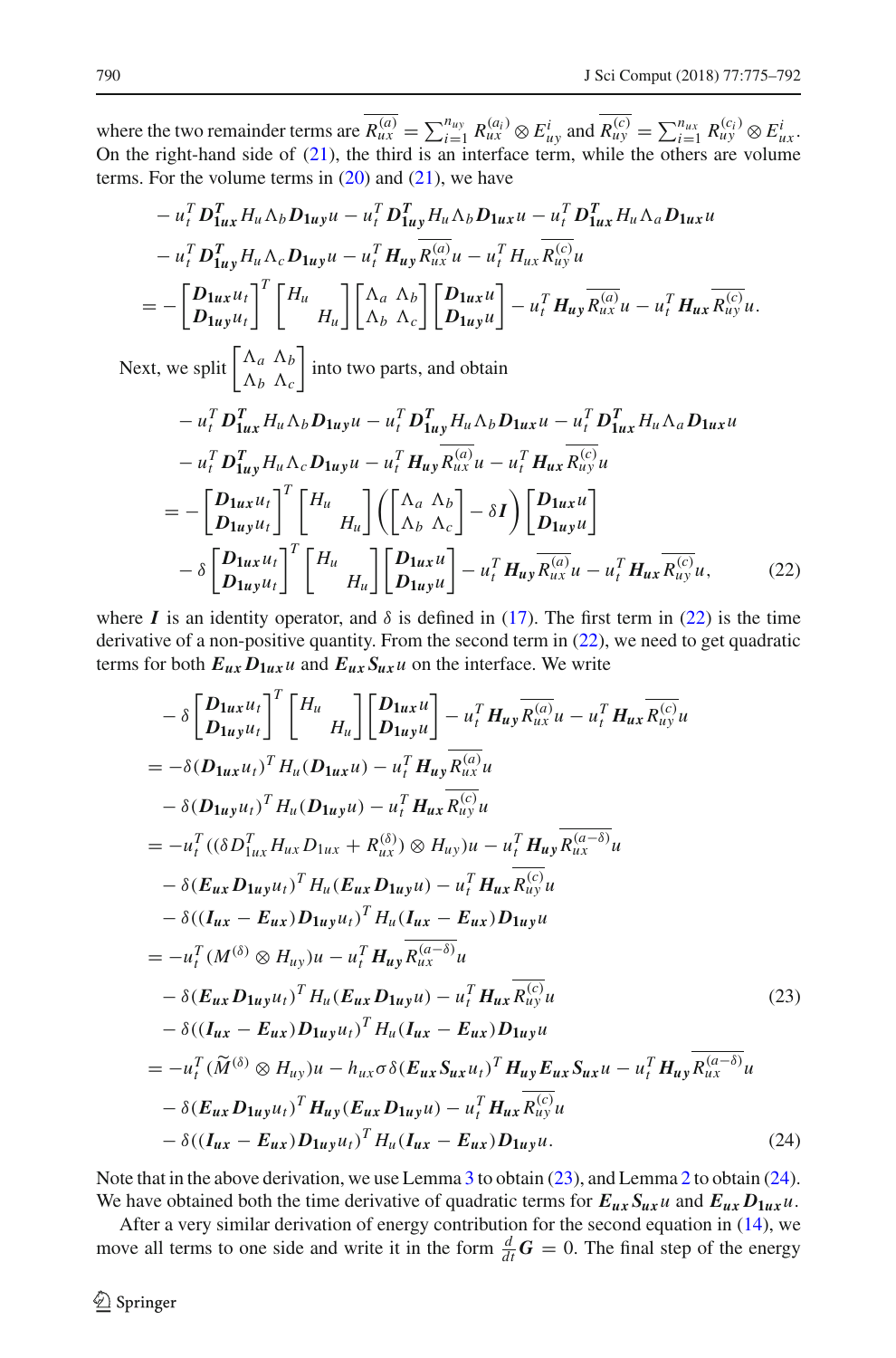analysis is to determine the penalty parameter  $\tau$  so that *G* is a discrete energy satisfying  $G \geq 0$ . With some algebraic calculations, we may write the energy contribution from all interface terms as  $x_I^T A x_I$ , where  $x_I$  is the vector in the form

$$
x_I = \begin{bmatrix} E_{ux}u; E_{ux}S_{ux}u; E_{ux}D_{1ux}u; (E_{uv} \otimes I_{v2u})v \\ E_{vx}v; E_{vx}S_{vx}v; E_{vx}D_{1vx}v; (E_{vu} \otimes I_{u2v})u \end{bmatrix}.
$$

The matrix *A* is a block matrix in the form  $A = \begin{bmatrix} A_1, & 0 \\ 0, & A_2 \end{bmatrix}$ **0**, *A***<sup>2</sup>**  $\Big\vert$ , where

$$
A_1 = -\begin{bmatrix} -\frac{\tau}{4}H_{uy}, & \frac{1}{4}H_{uy}\Lambda_a, & \frac{1}{4}H_{uy}\Lambda_b, & \frac{\tau}{4}H_{uy} \\ \frac{1}{4}H_{uy}\Lambda_a, & -\frac{h_{ux}\sigma\delta}{2}H_{uy}, & 0, & -\frac{1}{4}H_{uy}\Lambda_a \\ \frac{1}{4}H_{uy}\Lambda_b, & 0, & -\frac{\delta}{2}H_{uy}, & -\frac{1}{4}H_{uy}\Lambda_b \end{bmatrix}, \\ A_2 = -\begin{bmatrix} -\frac{\tau}{4}H_{yy}, & -\frac{1}{4}H_{uy}\Lambda_a, & -\frac{\tau}{4}H_{uy}\Lambda_b, & \frac{\tau}{4}H_{uy} \\ -\frac{1}{4}H_{uy}\Lambda_a, & -\frac{\tau}{4}H_{uy}\Lambda_b, & -\frac{\tau}{4}H_{uy} \end{bmatrix}.
$$
  
\n
$$
A_2 = -\begin{bmatrix} -\frac{\tau}{4}H_{yy}, & -\frac{1}{4}H_{vy}\Lambda_a, & -\frac{1}{4}H_{vy}\Lambda_b, & \frac{\tau}{4}H_{vy} \\ -\frac{1}{4}H_{yy}\Lambda_a, & -\frac{h_{vx}\sigma\delta}{2}H_{vy}, & 0, & \frac{1}{4}H_{vy}\Lambda_a \\ -\frac{\tau}{4}H_{yy}\Lambda_b, & 0, & -\frac{\delta}{2}H_{vy}, & \frac{1}{4}H_{vy}\Lambda_b \end{bmatrix}.
$$

We note that  $A_1$  is symmetric, and each submatrix of  $A_1$  is a diagonal matrix of dimension  $n_{uy}$ . Therefore, we can write  $A_1$  as a sum of  $n_{uy}$  matrices, where the *i*<sup>th</sup> matrix takes the *i*<sup>th</sup> diagonal element of each submatrix with all the other elements zero. We then compute the eigenvalues of each matrix, and require them to be non-negative. By considering  $A_2$  in the same way, we obtain the limit on the penalty parameter for which *A* is positive semi-definite

$$
\tau \geq \max\left(\frac{a_{\max}^2 + b_{\max}^2 h_{ux}\sigma}{2h_{ux}\sigma\delta}, \frac{\alpha_{\max}^2 + \beta_{\max}^2 h_{vx}\sigma}{2h_{vx}\sigma\delta}\right),\right.
$$

where  $a_{\text{max}}, b_{\text{max}}, a_{\text{max}}$  and  $\beta_{\text{max}}$  are the maximum of functions  $a(x, y), b(x, y), \alpha(x, y)$  and  $\beta(x, y)$  evaluated on the interface, respectively.

#### **References**

- <span id="page-17-9"></span>1. Almquist,M., Karasalo, I.,Mattsson, K.: Atmospheric sound propagation over large-scale irregular terrain. J. Sci. Comput. **61**, 369–397 (2014)
- <span id="page-17-6"></span>2. Appelö, D., Hagstrom, T.: A new discontinuous Galerkin formulation for wave equations in second-order form. SIAM J. Numer. Anal. **53**, 2705–2726 (2015)
- <span id="page-17-5"></span>3. Appelö, D., Kreiss, G.: Application of a perfectly matched layer to the nonlinear wave equation. Wave Motion **44**, 531–548 (2007)
- <span id="page-17-1"></span>4. Carpenter, M.H., Gottlieb, D., Abarbanel, S.: Time-stable boundary conditions for finite-difference schemes solving hyperbolic systems: methodology and application to high-order compact schemes. J. Comput. Phys. **111**, 220–236 (1994)
- <span id="page-17-2"></span>5. Carpenter, M.H., Nordström, J., Gottlieb, D.: A stable and conservative interface treatment of arbitrary spatial accuracy. J. Comput. Phys. **148**, 341–365 (1999)
- <span id="page-17-3"></span>6. Carpenter, M.H., Nordström, J., Gottlieb, D.: Revisiting and extending interface penalties for multidomain summation-by-parts operators. J. Sci. Comput. **45**, 118–150 (2010)
- <span id="page-17-4"></span>7. Del Rey Fernández, D.C., Boom, P.D., Zingg, D.W.: A generalized framework for nodal first derivative summation-by-parts operators. J. Comput. Phys. **266**, 214–239 (2014)
- <span id="page-17-8"></span>8. Del Rey Fernández, D.C., Hicken, J.E., Zingg, D.W.: Review of summation-by-parts operators with simultaneous approximation terms for the numerical solution of partial differential equations. Comput. Fluids **95**, 171–196 (2014)
- <span id="page-17-0"></span>9. Fornberg, B.: Calculation of weights in finite difference formulas. SIAM Rev. **40**, 685–691 (1998)
- <span id="page-17-7"></span>10. Grote, M.J., Schneebeli, A., Schötzau, D.: Discontinuous Galerkin finite element method for the wave equation. SIAM J. Numer. Anal. **44**, 2408–2431 (2006)